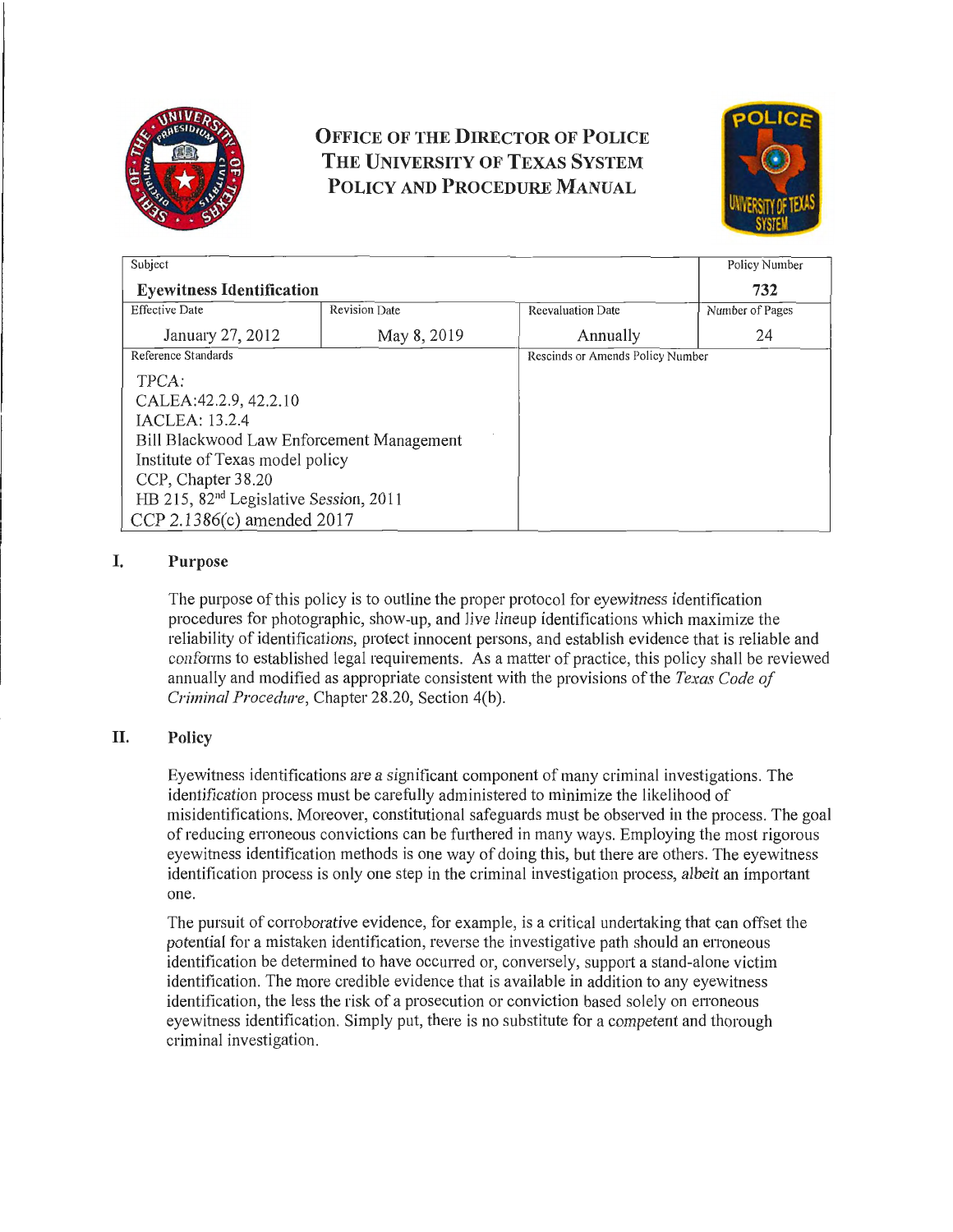This policy was written to provide guidance for eyewitness identification procedures based on credible research on eyewitness memory and best practices designed not only to reduce erroneous eyewitness identification but also to enhance the reliability and objectivity of eyewitness identifications.

Evidence-based best practices surrounding the collection and preservation of eyewitness evidence are addressed as are procedures to be employed where witnesses or victims are unable to read or write, are non-English speaking, or possess limited English language proficiency.

Peace Officers performing the function of eyewitness identification, as designated by their agency, must first complete the Texas Commission on Law Enforcement Eyewitness Identification course (3286), beginning 01/0\_1/18 (CCP 2.1386(c)).

## **III. Procedural Guidelines**

- A. Definitions
	- 1. **Blind Procedure**  A procedure wherein the person administering the live lineup or photo array does not know who the suspect is.
	- 2. **Blinded Photo Array Procedure**  A procedure wherein the person who administers the photo array knows who the suspect is, but each photo is presented so that the administrator cannot see or track which photograph is being presented to the witness.
	- 3. **Folder Shuffle Method** A method of administering a photo array such that the administrator cannot see or track which photograph is being presented to the witness until after the procedure is completed. This method is employed when a blind procedure is not possible.
	- 4. **Fillers**  Non-suspect photographs or persons. Fillers are selected to both fit the description of the perpetrator provided by the witness and to ensure that no individual or photo is individually remarkable or stands out.
	- 5. **Illiterate Person** -An individual who speaks and understands the English language but cannot read and write in English.
	- 6. **Interpreter**  An interpreter is a person who is fluent in English and the language of the witness or victim and who facilitates communication between two parties in two different languages. The term includes persons who facilitate communication with persons who are deaf, hearing impaired or speaking impaired.
	- 7. **Live lineup**  An identification procedure in which a group of persons is displayed to the witness or victim in order to identify or exclude a suspect.
	- 8. **Person with Limited English Proficiency** An individual who is unable to communicate effectively in English with a level of fluency that is typical of native English speakers. Such a person may have difficulty speaking, reading, or writing in English and includes persons who can comprehend English, but are physically unable to talk or write.
	- 9. **Photo Array-** An identification procedure in which a series of photographs is displayed to the witness or victim in order to identify or exclude the suspect.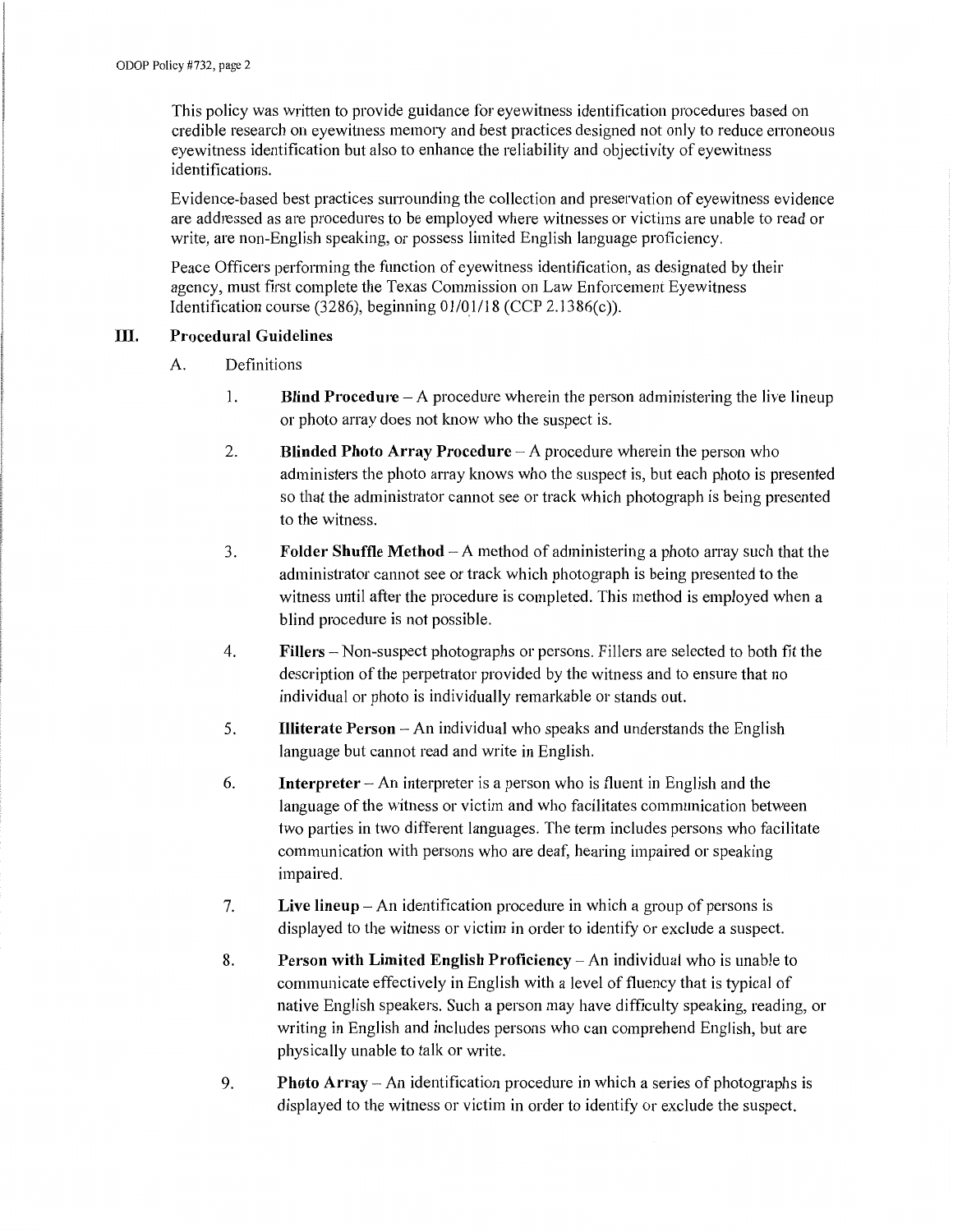- I 0. **Sequential Live Lineup or Photo** Array An identification procedure in which the persons in the live lineup or the photographs in the photo array are displayed one by one (sequentially).
- 11. **Show-up**  An identification procedure in which a single suspect is shown to a victim or witness soon after the commission of a crime for the purpose of identifying or eliminating the suspect as the perpetrator.
- 12. **Witness Certification Statement**  A written statement that is read out loud to the witness or victim describing the procedures of the identification process.
- B. Selecting the Best Identification Method
	- I. Photo arrays are preferred over other techniques because: (a) they can be better controlled, (b) nervousness can be minimized, and (c) they are easier to manage logistically.
	- 2. Because they involve multiple persons under relatively controlled circumstances, a properly conducted live lineup, like a properly conducted photo array, is preferable to a show-up.
	- 3. Because they are highly suggestive, show-ups are vulnerable to challenges to their validity. Consequently, a show-up should be employed only where other indicia of guilt are present (e.g., suspect located relatively close in time and place to the crime).
	- 4. Because witnesses may be influenced, however unintentionally, by cues from the person administering the procedure, the administrator should employ the use of a blind procedure or a blinded photo array procedure (e.g. the folder shuffle method).
	- 5. Because research shows the sequential presentation of live lineups and photo arrays is less likely to result in misidentification and carry very little risk of increasing the likelihood of failure to identify the suspect, a sequential presentation should be used.
- C. Selecting Fillers

All persons in the photo array or live lineup should be of the same sex and race and should be reasonably similar in age, height, weight, and general appearance. Ideally, the characteristics of the filler should be consistent with the description of the perpetrator provided by the witness (es). Where there is a limited or inadequate description of the perpetrator provided by the witness (es), where the description of the perpetrator differs significantly from the appearance of the suspect, where a witness has provided a highly detailed description, or where the witness's description of the perpetrator or the suspect has a highly distinctive feature, fillers should be chosen so that no person stands out in the live lineup or photo array.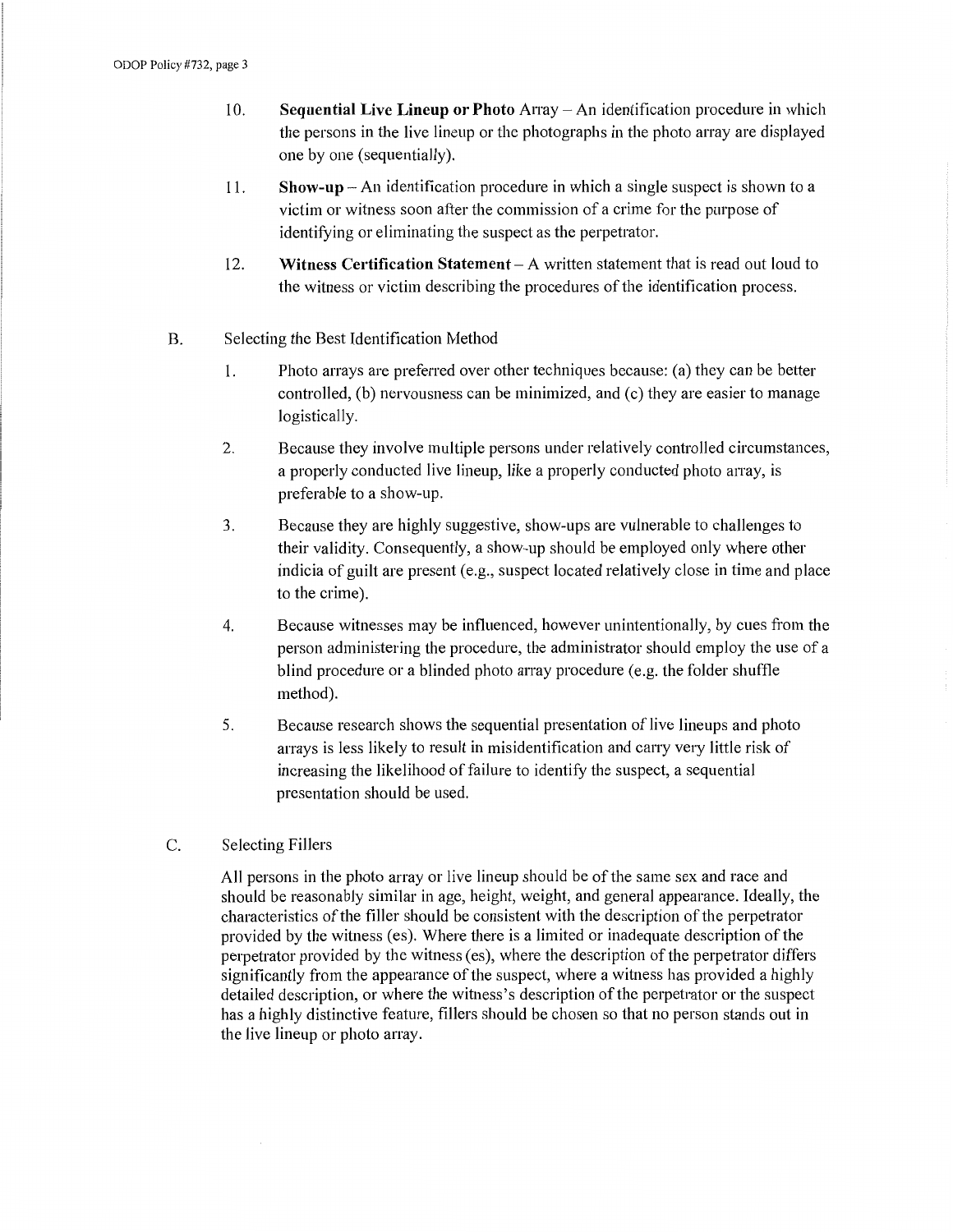D. Explaining that the Perpetrator May or May Not Be Present

Because witnesses may be under self-induced or perceived pressure to identify a suspect, they should be informed that the suspect may or may not be present in a live lineup or photo array and that the person presented in a show-up may or may not be the perpetrator.

E. Explaining that the Investigation Will Continue

The administrator should also explain to the witness that the investigation will continue, regardless of whether an identification is made, as a reassurance that the outcome of the investigation is not exclusively dependent on the witness' ability or inability to identify a suspect.

F. Witness Contamination

Precautions must be taken to ensure that witnesses do not encounter suspects or fillers at any time before or after the identification procedure. A void multiple identification procedures in which the same witness views the same suspect more than once. When showing a different suspect to the same witness, do not reuse the same fillers from a previous live lineup or photo array shown to that witness. Witnesses should not be allowed to confer with each other before, during, or after the identification procedure.

Ensure that no one who knows the suspect's identity is present during live lineup or photo array procedure. However, in some live lineups, exceptions must be made to allow for the presence of defense counsel.

G. Documenting the Procedure

In order to strengthen the evidentiaty value of the identification procedure, it should be documented in full. Video documentation is the preferred method. Audio recording is the preferred alternative. If neither method is employed, then the reason for not video or audio recording should be documented and the procedure should be memorialized by writing.

# **IV. Sample Standard Operating Procedures**

The procedures which follow have been designed to: (a) reduce erroneous eyewitness identifications, (b) enhance the reliability and objectivity of eyewitness identifications, (c) collect and preserve eyewitness evidence properly, (d) respect the needs and wishes of victims and witnesses, and (d) address the needs of witnesses with limited English proficiency, where applicable.

In order to choose among the various identification methods, a brief description of each method follows in order of most preferred method to least preferred. Once the appropriate method is selected, the administrator should go directly to the Sample Standard Operating Procedures for that particular method. In any given situation only that set of Sample Standard Operating Procedures applies.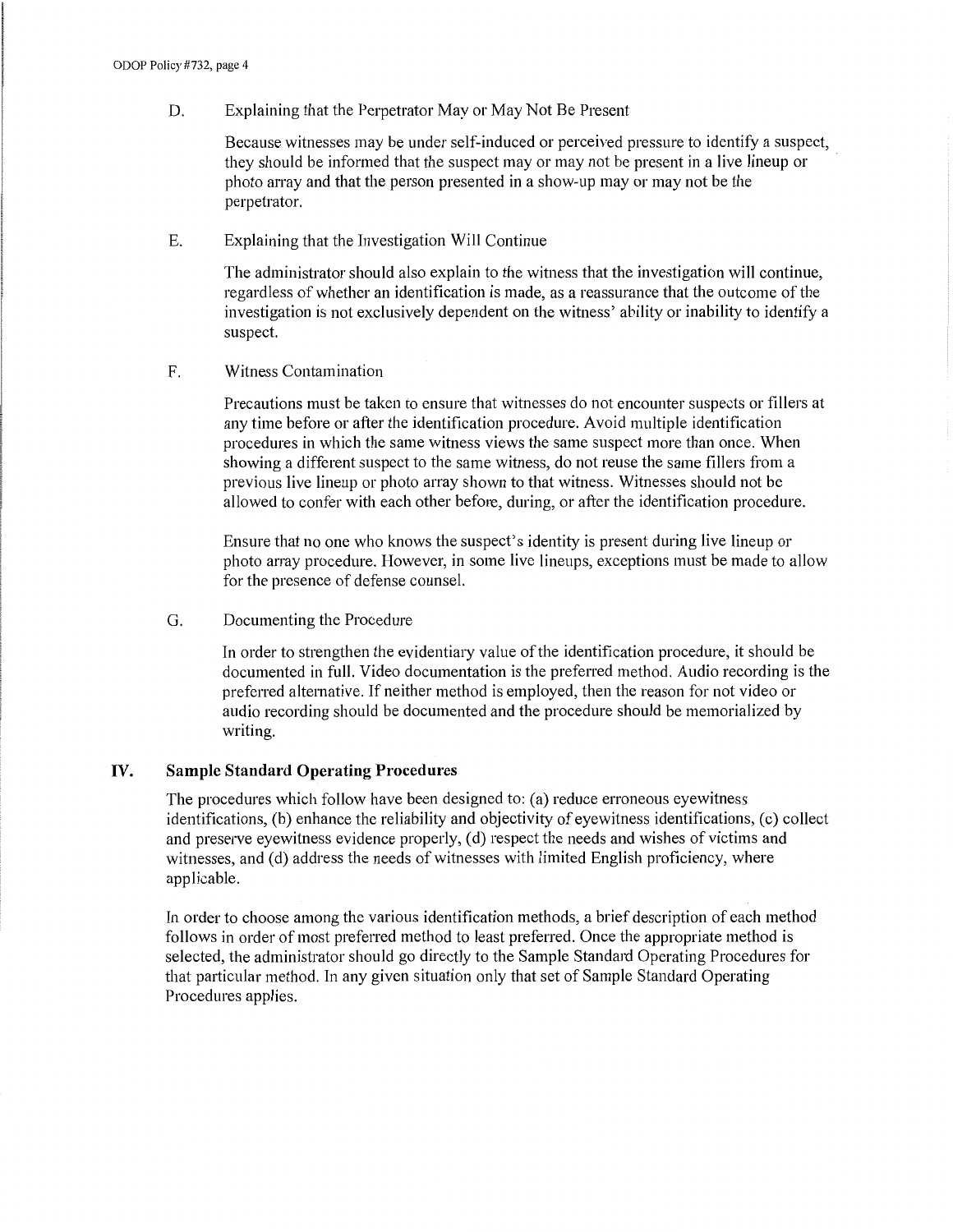# A. Descriptions of Eyewitness Identification Methods

1. Sequential, Blind Photo Array - photo arrays where the photographs are presented one at a time to the witness or victim by a person who does not know who the suspect is. This method requires a preparer who may be familiar with the case and an administrator who does not know the identity of the suspect.

2. Sequential, Blinded Photo Array – photo arrays where the photographs are presented one at a time to the witness or victim by a person who knows who the suspect is, but who takes steps (putting the photographs in folders and shuffling them) to avoid knowledge of which person the witness or victim is examining at any particular time. This method typically involves an administrator who is familiar with the case and knows the identity of the suspect.

3. Sequential Live Lineup - live lineups where the persons in the live lineup are presented one at a time to the witness or victim. This method requires a preparer who may be familiar with the case and an administrator who does not know the identity of the suspect.

4. Show-up – procedure where the witness or victim is presented with a single suspect and asked to identify whether that suspect is the perpetrator. This procedure can be carried out by any officer.

- B. Sample Standard Operating Procedures for Sequential, Blind Photo Array Administrations
	- 1. Preparation
		- a) Designating a Preparer

Preparing the photo array should be undertaken by someone other than the person who will administer the photo array. Ideally, the investigating officer will prepare the photo array as this ensures that others who might be involved in the case are not used as fillers. Moreover, because the investigating officer knows who the suspect is, he or she should not be conducting the actual administration of the photo array.

b) Selecting Suspect Photograph

If multiple photos of the suspect are available, choose the photo that most resembles the suspect's appearance at the time of the crime. Do not include more than one photograph of the same suspect. If you do not know what the suspect looked like at the time of the crime, choose the photo that most resembles the victim's or witness's description of the perpetrator. This may or may not be the most recent available photograph of the suspect. If there are multiple suspects, include only one suspect's photo in the array.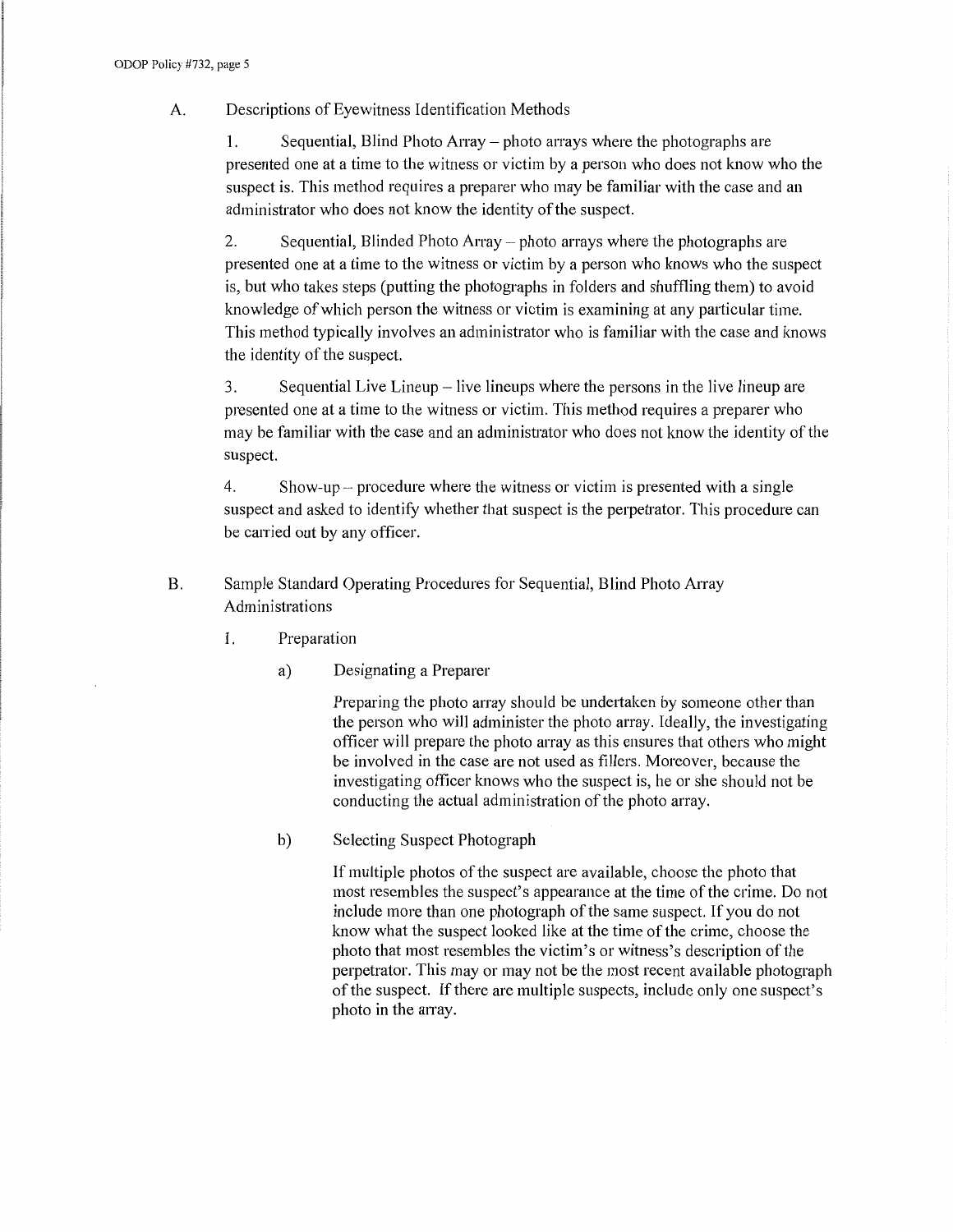c) Selecting Fillers

All persons in the photo array should be of the same sex and race and should be reasonably similar in age, height, weight, and general appearance. Ideally, the characteristics of the filler should be consistent with the description of the perpetrator provided by the witness (es). Where there is a limited or inadequate description of the perpetrator provided by the witness (es), where the description of the perpetrator differs significantly from the appearance of the suspect, fillers should be chosen so that no person stands out in the photo array. Do not mix color and black and white photos, use photos of the same size and basic composition and never mix jail booking photographs with other types of photographs.

d) Choosing Number of Fillers

Wherever possible, include a minimum of five fillers. Because increasing the number of fillers tends to increase the reliability of the procedure, one may have more than the minimum number of fillers.

e) Ensuring Similarity

Assess the array to ensure that no person stands out from the rest. Cover any portions of the photographs that provide identifying information on the suspect and similarly cover other photographs used in the array.

- t) Placing Subject Photographs in Order
	- (1) Place a filler in the lead position.
	- (2) Place the remaining photographs which will comprise the photo array in random order.
	- (3) Place two blank photographs/images at the end of the array (blanks on the same type of photographic paper as the actual photographs but which will not be shown to the witness; this is intended to cause the witness to think there may still be photographs to view in order to reduce pressure to choose what the witness may presume to be the last photograph).
- g) Presenting the Photo Array to the Independent Administrator

Present the ordered photo array to the independent administrator. Do not tell the independent administrator in which position the suspect is situated.

2. Administration

The administrator of the photo array presentation should be an independent participant who does not know the identity of the suspect and the witness should be informed of this. In a blind procedure, no one should be present who knows the suspect's identity.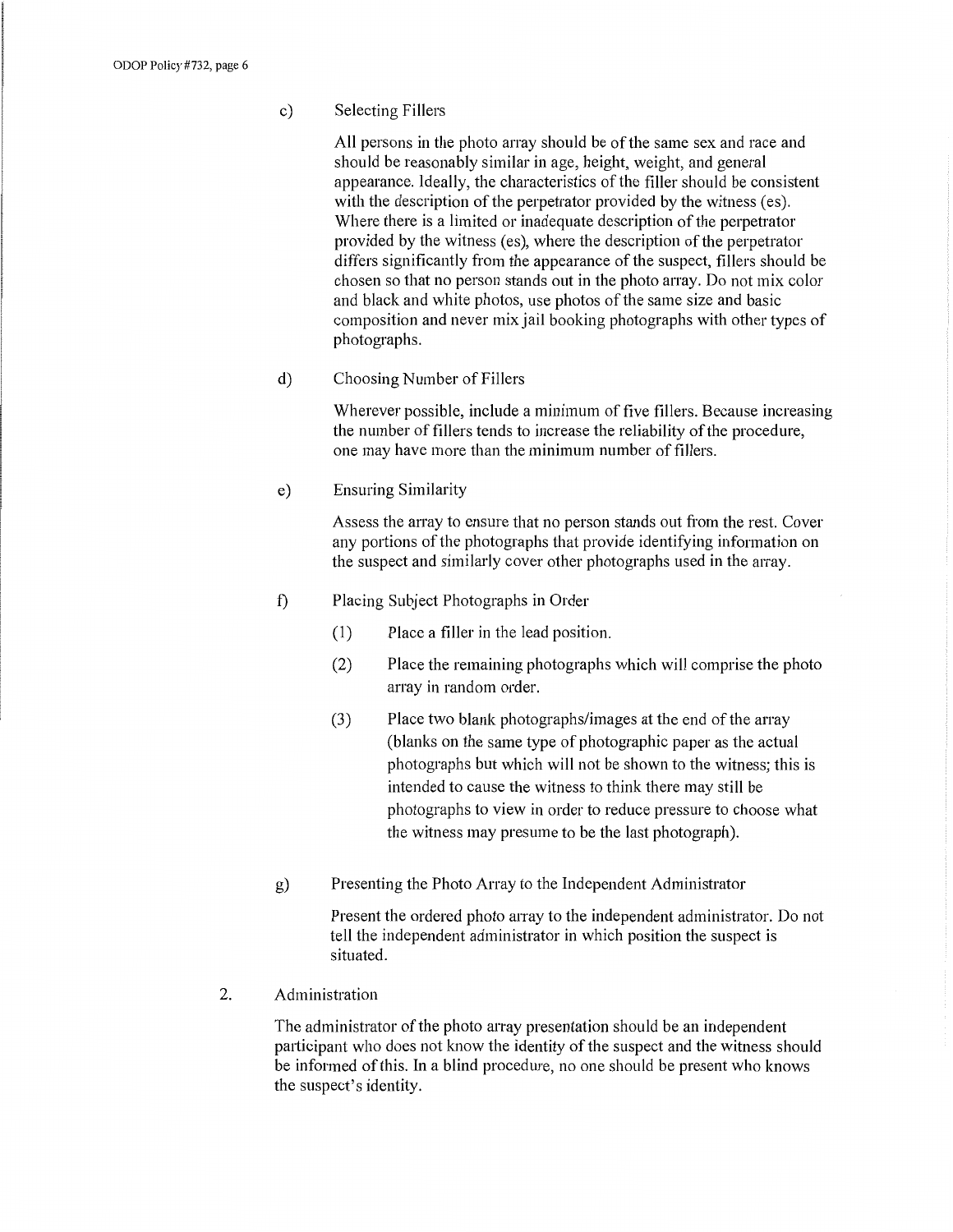#### a) Blinded Administration

If the blind procedure described above is not followed, then the photo array administrator should document the reason why and the administrator should be blinded. That is, he or she should conduct the photo array in a manner such that he or she does not know which person in the array the witness is examining at any particular time.

There is a separate sample standard operating procedure for blinded photo array administration in this policy immediately following this sample standard operating procedure.

b) Instruct Witness

Each witness should be instructed outside the presence of the other witnesses. The independent administrator should give the witness a written copy of the following Witness Certification Statement and should read the instruction statement aloud at the beginning of each identification procedure:

*"In a moment, I am going to show you a series of photographs. The person who committed the crime may or may not be included. I do not know whether the person being investigated is included. Even* if *you identify someone during this procedure, I will continue to show you all photos in the series. The investigation will continue whether or not you make an identification.* 

*Keep in mind that facial features or other identifying characteristics such as hair styles, beards, and mustaches can be easily changed and that complexion colors may look slightly different in photographs.* 

*You should not feel you have to make an identification. It is as important to us to exclude innocent persons as it is to identify the perpetrator. The photos will be shown to you one at a time. Take as much time as you need to look at each one. After each photo, I will ask you 'ls this the person you saw [insert description of act here]?' Take your time answering the question. If you answer 'Yes,' I will then ask you, 'In your own words, can you describe how certain you are?' Finally, because you are involved in an ongoing investigation, in order to prevent damaging the investigation, you should avoid discussing this identification procedure or its results.* 

*Do you understand the way the photo array procedure will be conducted and the other instructions I have given you?"* 

c) Document Consent to Participate

Witnesses should then be asked to read a pre-prepared notice that includes the following additional paragraph and sign and date accordingly.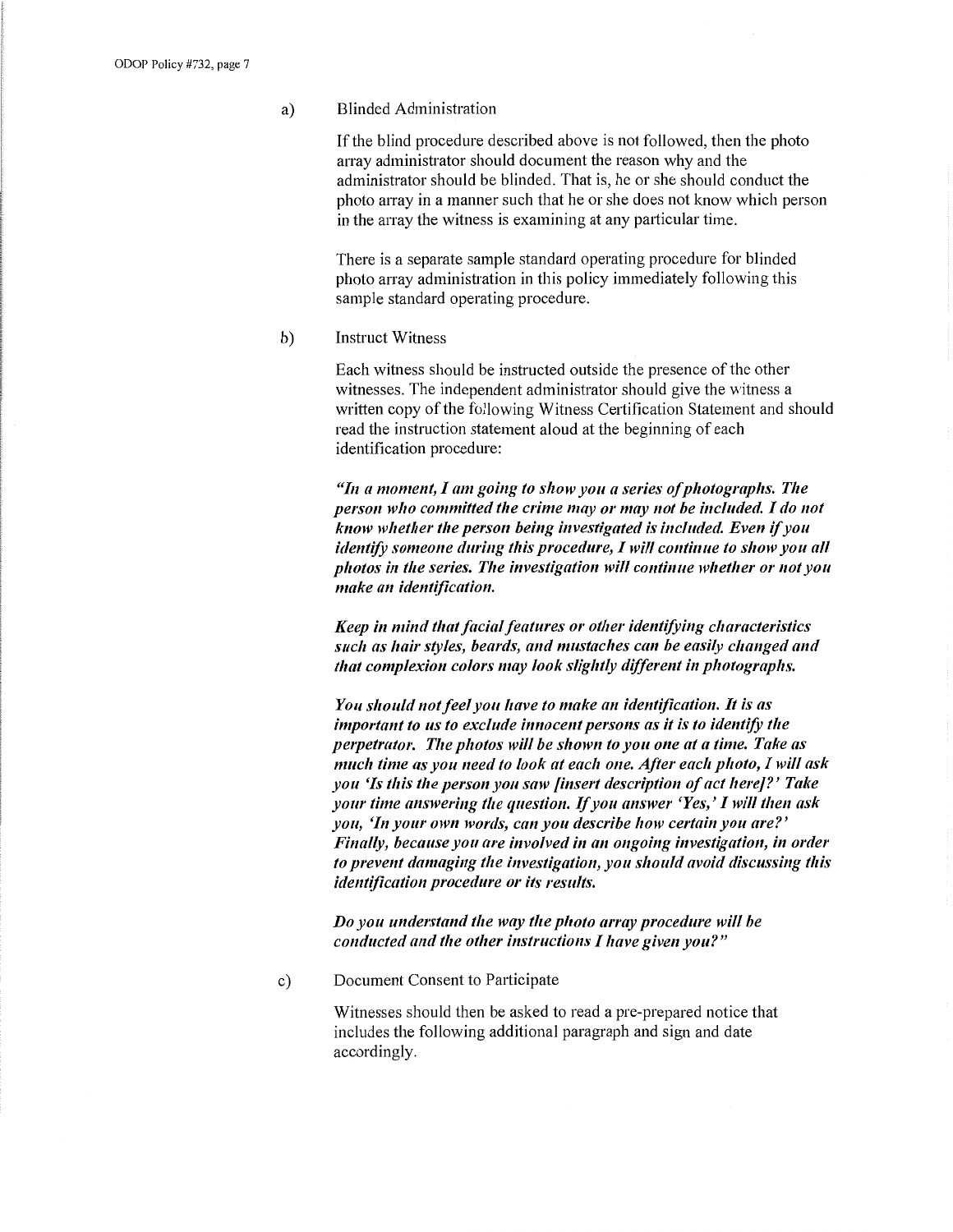**"I have read these instructions, or they have been read to me, and I understand the instructions. I am prepared to review the photographs, and I will follow the instructions provided on this form."** 

Note: Some witnesses may decline to sign. When a witness declines to sign, it is sufficient for the investigating officer to document that the witness was appropriately instructed.

d) Presentation of Photographs

Present each photo to the witness separately (one at a time), in order. When the witness is finished viewing the photo, have the witness hand the photo back.

e) Question Witness

After the witness has looked at a photo and handed it back to you, ask: **"Is this the person you saw [insert description of act here]?"** If the witness answers "Yes," ask the witness, **"In your own words, can you describe how certain you are?"** 

f) Document Witness' Responses

Document the witness' response using the witness' own words. Have the witness complete the appropriate section of a witness certification statement to reflect the outcome of the procedure.

g) Show All Photographs

Even if the witness makes an identification, show the witness each of the next photos until all have been examined. If a witness asks why he or she must view the rest of the photos, despite already making an identification, simply tell the witness that to assure objectivity and reliability, the witness is required to view all of the photographs.

h) Avoid Feedback During the Procedure

Do not give the witness any feedback regarding the individual selected or comment on the outcome of the identification procedure in any way. Be aware that witnesses may perceive such things as unintentional voice inflection or prolonged eye contact, in addition to off-hand words or phrases, as messages regarding their selection. A void casual conversation comments such as "very good." Be polite but purposeful when you speak.

i) Additional Viewings

Only upon request of the witness, the witness may view the photo array again after the first photo array procedure has been completed. If the witness requests an additional viewing, the photo array administrator should present the entire photo array in the same order as the original presentation, a second time. If this occurs, it must be documented. The photo array administrator should never suggest an additional viewing to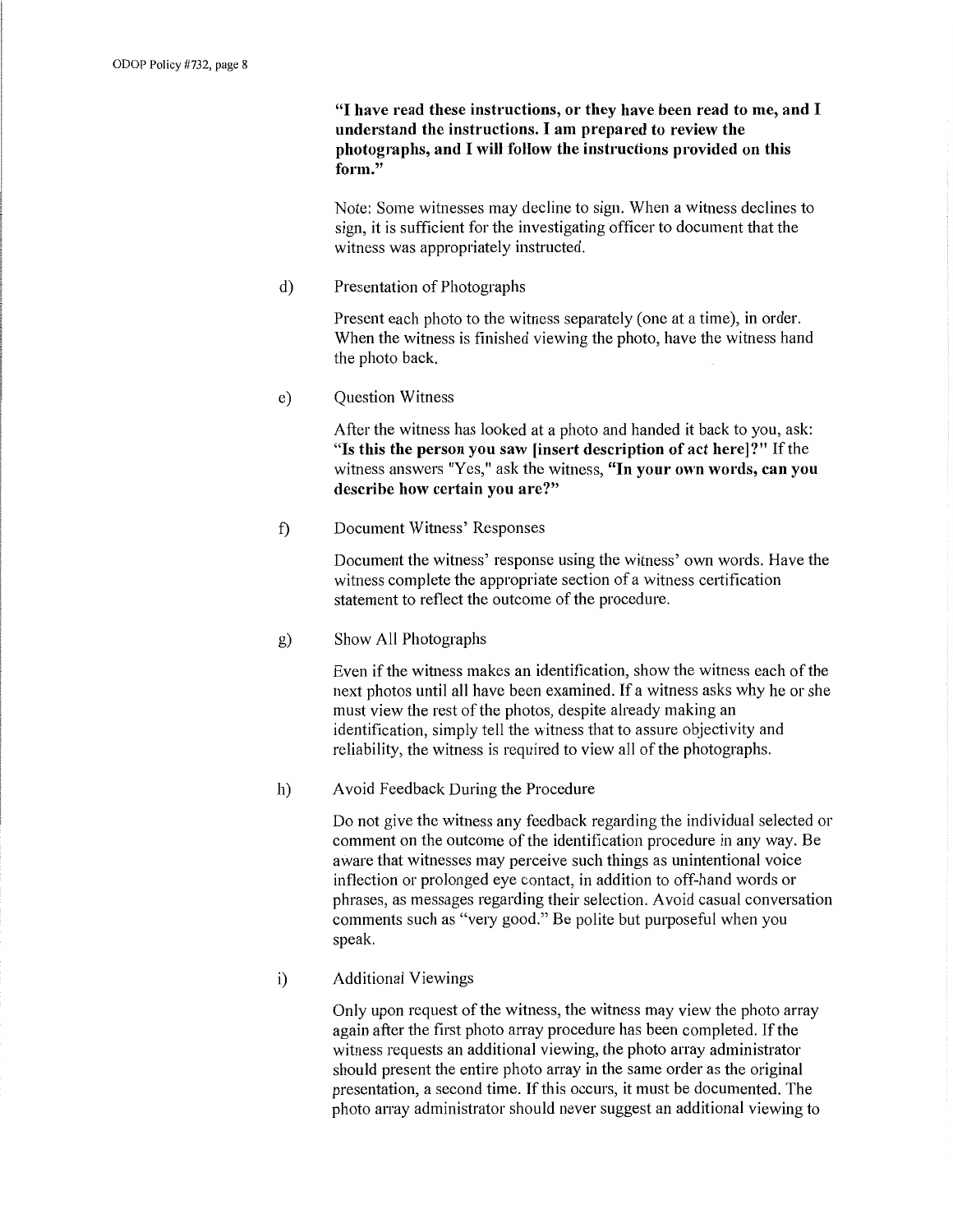the witness. It is recommended that the witness not be allowed to view the photo array more than two times.

j) Subsequent Use of Materials

Ensure that if the witness writes on, marks, or in any way alters identification materials, those materials are not used in subsequent procedures.

k) Multiple Identification Procedures With Same Witness

A void multiple identification procedures in which the same witness views the same suspect more than once.

1) Multiple Identification Procedures With Different Witness

If there is a need to show the same suspect to a new witness, have the preparer remix the photo array and renumber them accordingly.

m) Multiple Suspects

When there are multiple suspects, a separate photo array should be conducted for each suspect. There should not be more than one suspect per photo array.

n) Reuse of Fillers

When showing a different suspect to the same witness, do not reuse the same fillers from a previous array shown to that witness.

o) Contact Among Witnesses

To the extent possible, prevent witnesses from conferring with each other before, during, and after the photo array procedure.

p) Identification of Special Features

Only after an identification is made, should a follow-up interview occur regarding any relevant factors that support the identification, such as: special facial features, hair, marks, etc.

- 3. Special Procedures are Required for Illiterate Persons or Persons Who Possess Limited English Proficiency
	- a) Be Alert to People Who do not Speak English or Possess Limited English Proficiency.

Given the diversity of communities, police officers may encounter persons who do not speak English or who possess limited English proficiency in the course of a criminal investigation. When presented with this situation, officers should carefully consider the ethical and legal ramifications of how to handle the case when there is a language barrier.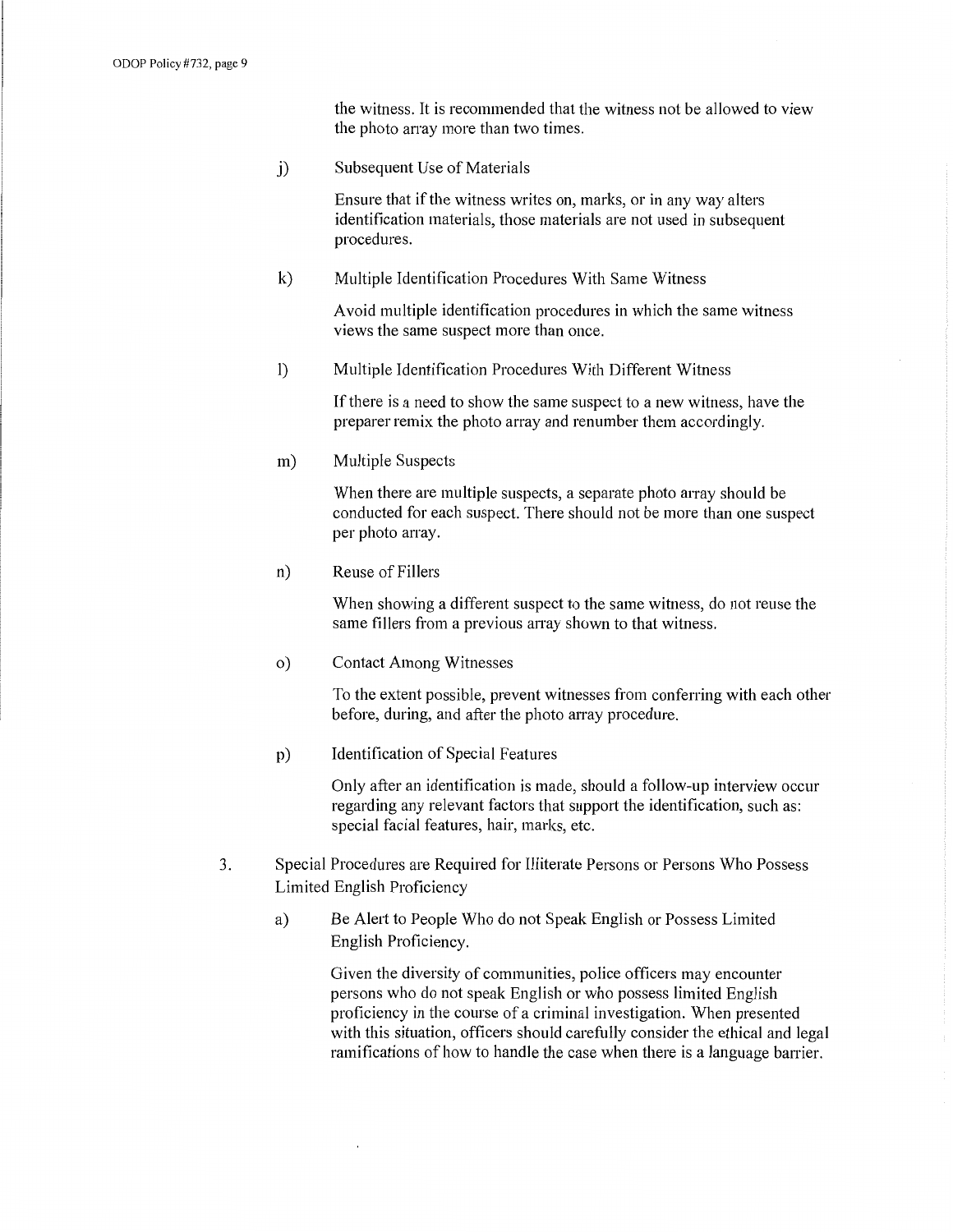b) Using an Interpreter

Unless the administrator speaks the victim's or witness' language fluently, an interpreter should be used for persons who do not speak English. The interpreter shall sign a witness instruction statement on obtaining consent of a non- English speaking person to assist in the eyewitness identification process. Law enforcement personnel should consider arranging for an interpreter if a person interviewed:

- (1) Is unable to communicate in English
- (2) Has a limited understanding of English
- (3) Is deaf, hearing impaired, or speaking impaired
- ( 4) Is otherwise physically challenged to communicate in English
- c) Review and Explain Forms

If the person is unable to read, the administrator, in the presence of the witness, will give the explanation, read any forms, and obtain consent and acknowledge the consent on the witness certification statement, stating why the person was unable to sign the form.

4. Documentation

In order to strengthen the evidentiary value of the administration it should be documented in full. Video documentation (with audio) is the preferred method. Audio recording is the preferred alternative. If neither method is employed, then the reason for not video or audio recording should be documented. Preserve the photo array, together with all information about the identification process and memorialize the process in written report form.

- C. Sample Standard Operating Procedures for Sequential, Blinded Photo Array Administrations
	- 1. Preparation
		- a) Select Suspect Photograph

If multiple photos of the suspect are available, choose the photo that most resembles the suspect's appearance at the time of the crime. Do not include more than one photograph of the same suspect. If the appearance of the suspect at the time of the offense is not known, choose the photo that most resembles the victim's or witness' description of the perpetrator. This may not be the most recent photograph of the suspect on file. If there are multiple suspects, include only one suspect's photo in the array.

b) Selecting Fillers

All persons in the photo array should be of the same sex and race and should be reasonably similar in age, height, weight, and general appearance. Ideally, the characteristics of the filler should be consistent with the description of the perpetrator provided by the witness(es). Where there is a limited or inadequate description of the perpetrator provided by the witness(es) or where the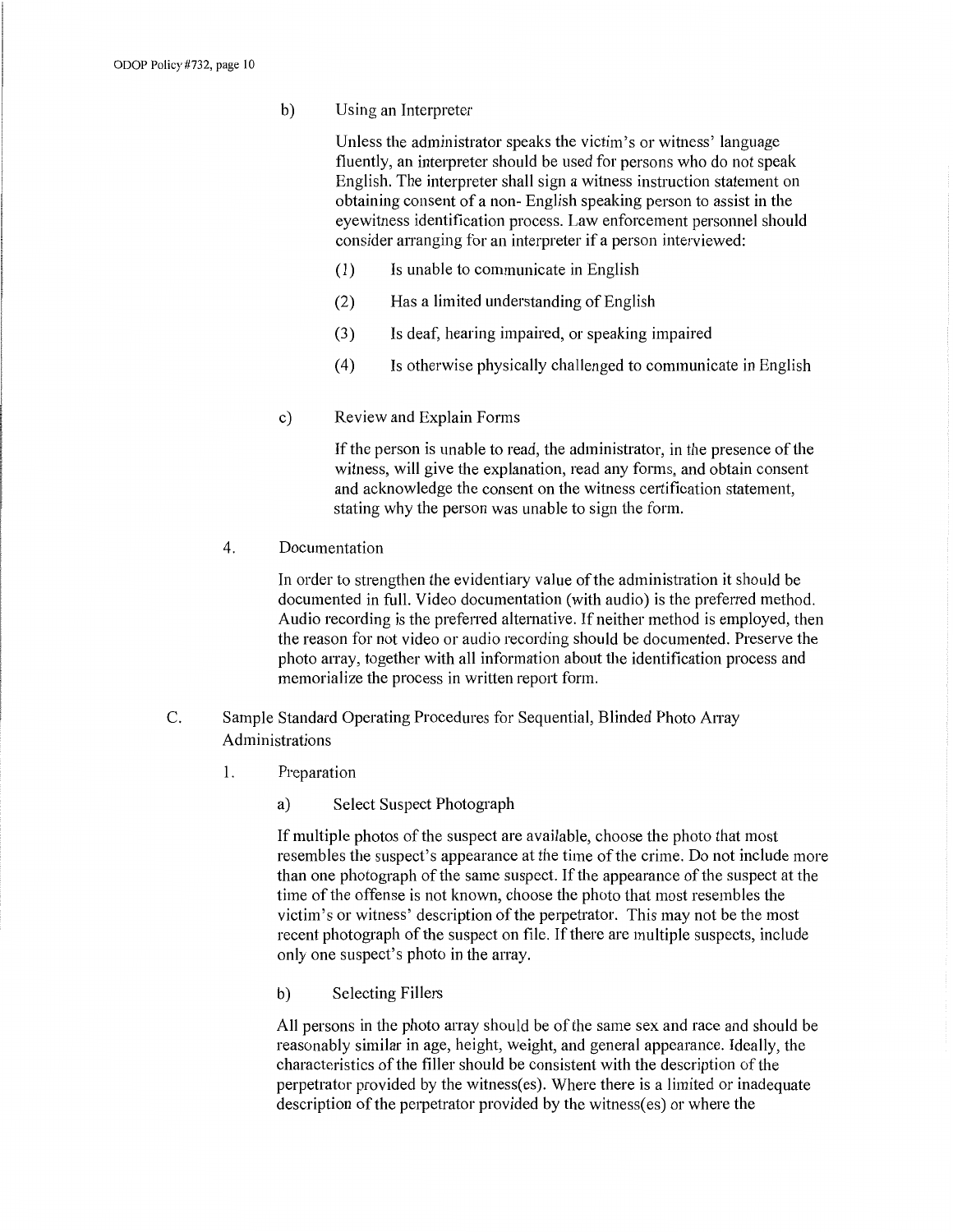description of the perpetrator differs significantly from the appearance of the suspect, fillers should be chosen so that no person stands out in the photo array. Do not mix color and black and white photos. Use photos of the same size and basic composition. Never mix jail booking photographs with other types of photographs.

#### c) Choosing Number of Fillers

Whenever possible, include a minimum of five fillers. Because increasing the number of fillers tends to increase the reliability of the procedure, one may have more than the minimum number of fillers.

#### d) Ensuring Similarity

Assess the array to ensure that no person stands out from the rest. Cover any portions of the photographs that provide identifying information on the suspect and similarly cover other photographs used in the array.

e) Placing Subject Photographs in Order

(1) Place a filler in a folder and set it aside for placement in the lead position.

(2) Place the remaining photographs which will comprise the photo array in separate folders and place them in random order so the placement of a particular photograph in a particular folder is not known.

(3) Take the folder set aside in step 1), above and place it in the lead position.

( 4) Place two empty folders at the end.

(5) Number the folders.

#### 2. Administration

a) Blinded Administration

The purpose of a blinded administration is to conduct the photo array in a manner such that the administrator does not know which person in the array the witness is looking at.

b) Instruct Witness

Each witness should be instructed outside the presence of the other witnesses. The blinded administrator should give the witness a written copy of the following Witness Instruction Statement and should read the instruction statement aloud at the beginning of each identification procedure:

*"The folders in front of you contain photos. In a moment, I am going to ask you to look at the photos. The person who committed the crime may or may not be included in the photos. I do not know whether the person being investigated is included. Although* I *placed the photos into the folders,* I *have shuffled the folders so that right now I do not know which folder contains a particular*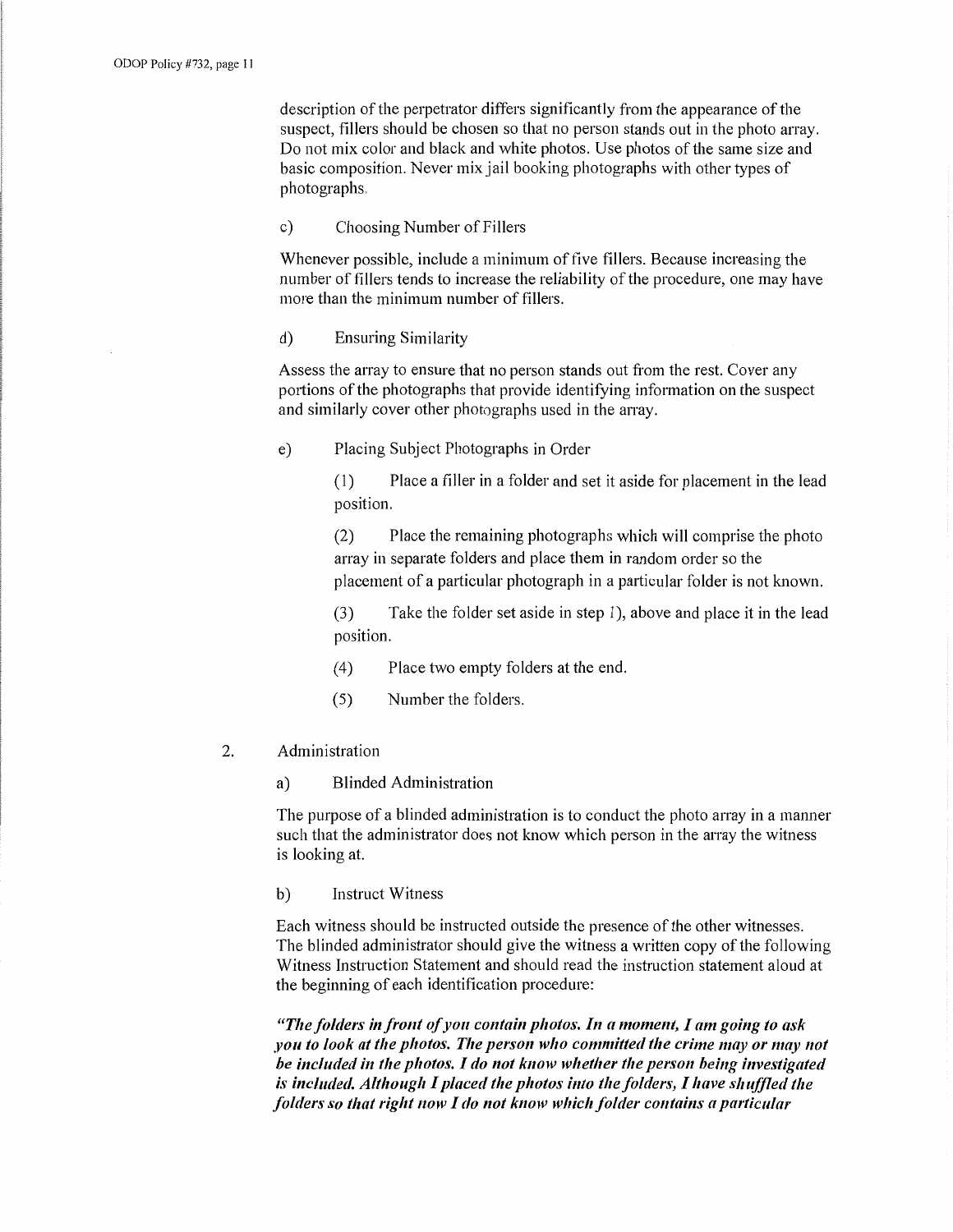*photo. Even if you identify someone during this procedure, I will continue to show you all photos in the series. The investigation will continue whether or not you make an identification."* 

*"Keep in mind that facial features and other characteristics such as hair styles, beards, and mustaches can be easily changed and tltat complexion colors may look sliglttly different in photographs.* 

*"You should not feel you have to make an identification. It is as important to us exclude innocent persons as it is to identify tlte perpetrator. You will look at the photos one at a time. When you open a folder, please open it in a manner that does not allow me to see the photo inside the folder. Take as much time as you need to look at eaclt one. When you ltave finished looking at a pltoto, close the folder and hand it to me. I will then ask you, 'Is this the person you saw finsert description of act here]?' Take your time answering the question. If you answer Yes, I will then ask you, 'In your own words, can you describe how certain you are?"* 

*"Because you are involved in an ongoing investigation, in order to prevent compromising the investigation, you should avoid discussing tltis identification procedure or its results. Do you understand tlte way the photo array procedure will be conducted and the other instructions I have given you?"* 

c) Document Consent to Participate

Witnesses should then be asked to sign and date a pre-prepared notice which includes the following additional paragraph:

### I have read these instructions, or they have been read to me, and I understand the instructions. I am prepared to review the photographs, and I will follow the instructions provided on this form.

Note: Some witnesses may decline to sign. When a witness declines to sign, it is sufficient for the investigating officer to document that the witness was appropriately instructed.

#### d) Present Folders

Present each folder to the witness separately ( one at a time), in order. The blinded administrator should not be in a position to view the photographs while the witness is viewing the photographs. The eyewitness should be the only person viewing the photographs. When the witness is finished viewing the photo, have the witness hand the folder back.

#### e) Question Witness

After the witness has looked at a photo and handed it back to you, ask: "Is this the person you saw *linsert* description of act here<sup>[2]</sup> If the witness answer is "Yes," ask the witness, "In your own words, can you describe how certain you are?"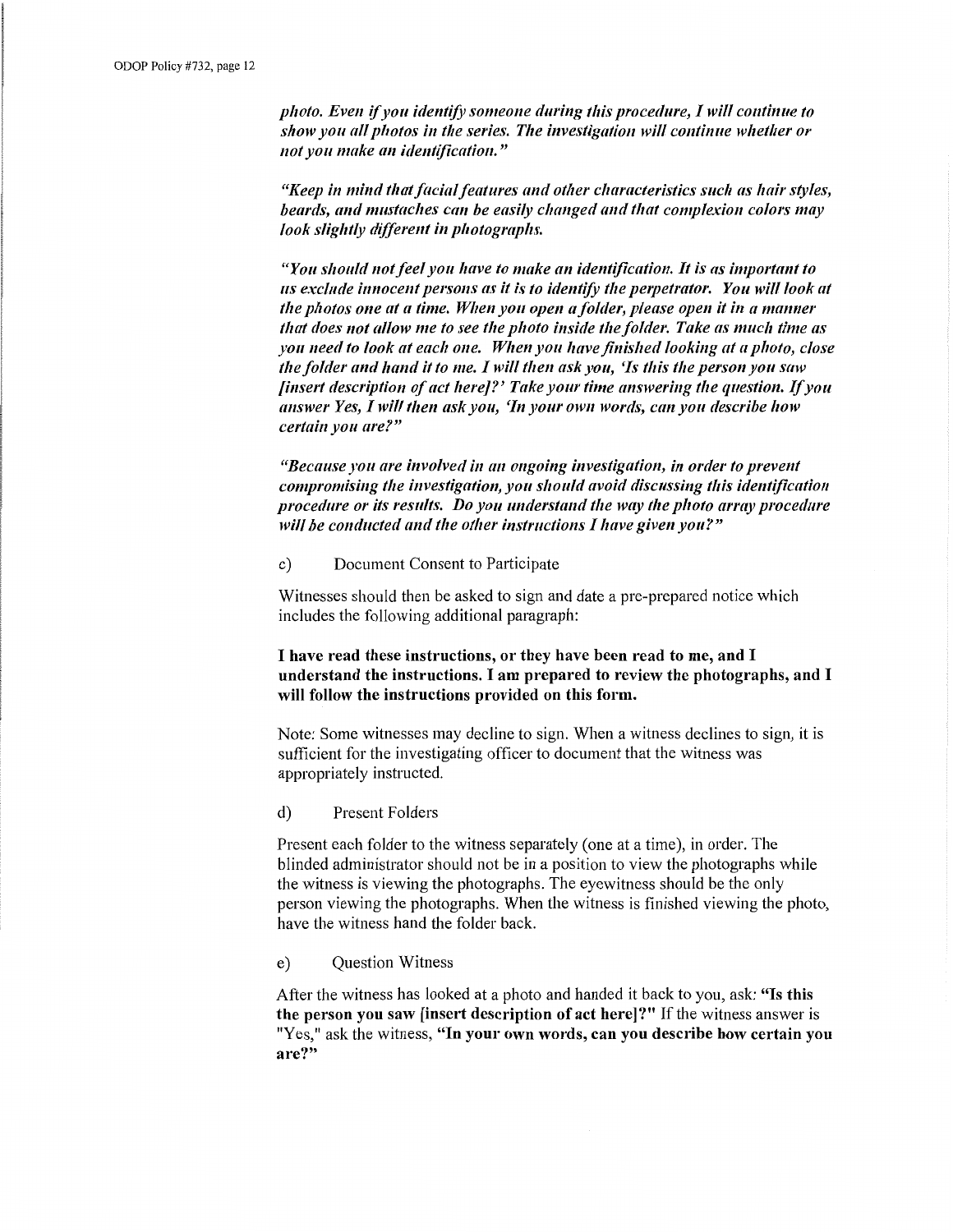#### f) Document Witness' Responses

Document the witness' response using the witness' own words. Have the witness complete the appropriate section of the witness certification statement to reflect the outcome of the procedure.

#### g) Show All Folders with Photos

Show all folders containing photos to the witness. Even if the witness makes an identification, show the witness the next photo until all the photographs have been examined. If a witness asks why he or she must view the rest of the photos, despite already making an identification, simply tell the witness that to assure objectivity and reliability, the witness is required to view all of the photographs.

#### h) Avoid Feedback During the Procedure

Do not give the witness any feedback regarding the individual selected or comment on the outcome of the identification procedure. Be aware that witnesses may perceive such things as unintentional voice inflection or prolonged eye contact, in addition to off-hand words or phrases, as messages regarding their selection. Avoid casual conversation comments such as "very good." Be polite but purposeful when you speak.

## i) Additional Viewings

Only upon request of the witness, the witness may view the photo array again after the first photo array procedure has been completed. If the witness requests an additional viewing, the photo array administrator should present the entire photo array in the same order as the original presentation, a second time. If this occurs, it must be documented. The photo array administrator should never suggest an additional viewing to the witness. It is recommended that the witness not be allowed to view the photo array more than two times.

#### j) Subsequent Use of Materials

Ensure that if the witness writes on, marks, or in any way alters identification materials, those materials are not used in subsequent procedures.

#### k) Multiple Identification Procedures with Same Witness

A void multiple identification procedures in which the same witness views the same suspect more than once.

#### 1) Multiple Identification Procedures with Different Witness

If you need to show the same suspect to a new witness, remix the photo array as before and renumber them accordingly.

#### m) Multiple Suspects

When there are multiple suspects, a separate photo array should be conducted for each suspect. There should not be more than one suspect per photo array.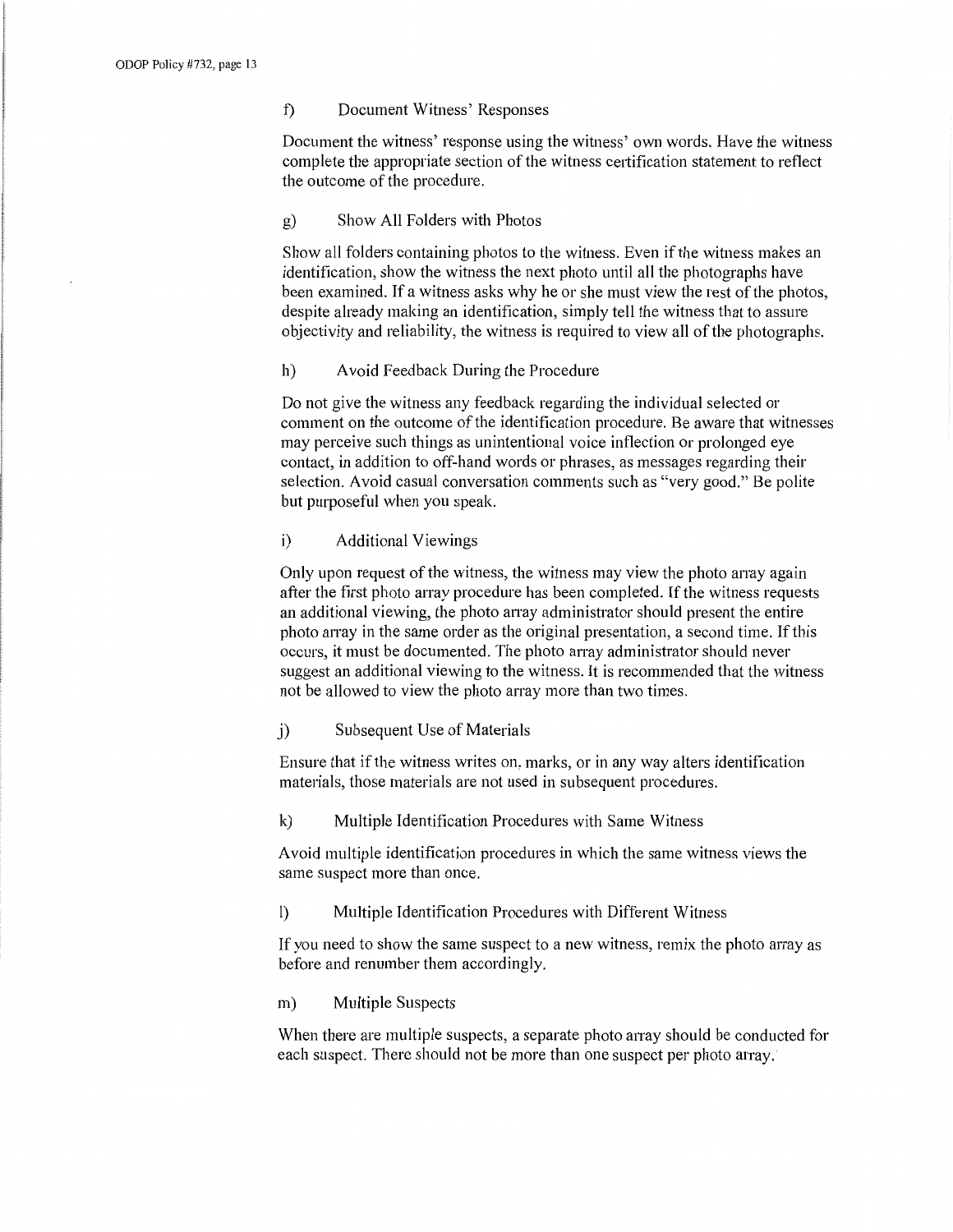n) Reuse of Fillers

When showing a different suspect to the same witness, do not reuse the same fillers from a previous array shown to that witness.

o) Contact Among Witnesses

To the extent possible, prevent witnesses from conferring with each other before, during, and after the photo array procedure.

p) Identification of Special Features

Only after an identification is made, a follow-up interview should assess any relevant factors that support the identification, such as: special facial features, hair, marks, etc.

- 3. Special Procedures are Required for Illiterate Persons or Persons Who Possess Limited English Proficiency
	- a) Be Alert to People Who do not Speak English or Possess Limited English Proficiency

Given the diversity of communities, police officers may encounter persons who do not speak English or who possess limited English proficiency in the course of a criminal investigation. Where presented with this situation, officers should carefully consider the ethical and legal ramifications of how to handle the case when there is a language barrier.

b) Using an Interpreter

Unless the administrator speaks the victim's or witness' language fluently, an interpreter should be used for persons who do not speak English. The interpreter shall sign the witness certification statement on obtaining consent of a non-English speaking person to assist in the eyewitness identification process. Law enforcement personnel should consider arranging for an interpreter if a person interviewed:

- (1) Is unable to communicate in English
- (2) Has a limited understanding of English
- (3) Is deaf, hearing impaired, or speaking impaired
- ( 4) Is otherwise physically challenged to communicate in English
- c) Review and Explain Forms

If the person is unable to read, the administrator, in the presence of the witness, will give the explanation, read any forms, and obtain consent and acknowledge the consent on the witness instruction statement, stating why the person was unable to sign the form.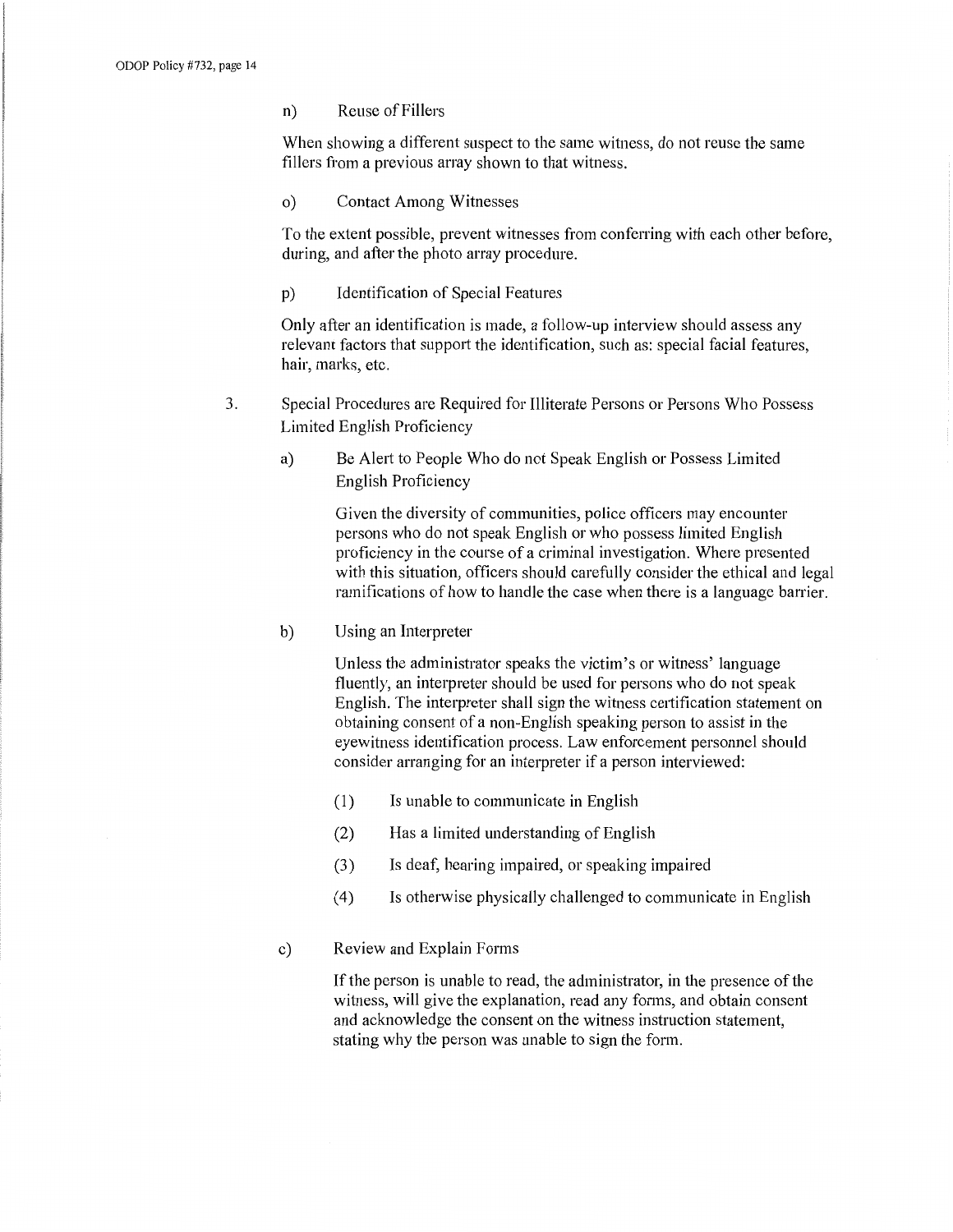# 4. Documentation

In order to strengthen the evidentiary value of the administration it should be documented in full. Video documentation (with audio) is the preferred method. Audio recording is the preferred alternative. If neither method is employed, then the reason for not video or audio recording should be documented. Preserve the photo array, together with all information about the identification process and memorialize the identification process in report form.

- D. Sample Standard Operating Procedures for Sequential, Blind Live lineups
	- 1. Preparation
		- a) Designating a Preparer

Preparing the live lineup should be undertaken by someone other than the person who will administer the live lineup. Ideally, the investigating officer will prepare the live lineup as this ensures that others who might be involved in the case are not used as fillers. Moreover, because the investigating officer knows who the suspect is, he or she should not conduct the actual administration of the live lineup.

b) Selecting Fillers

All persons in the live lineup should be of the same sex and race and should be reasonably similar in age, height, weight, and general appearance. Ideally, the characteristics of the filler should be consistent with the description of the perpetrator provided by the witness(es). Where there is a limited or inadequate description of the perpetrator provided by the witness(es) or where the description of the perpetrator differs significantly from the appearance of the suspect, fillers should be chosen so that no person stands out in the live lineup.

c) Choosing Number of Fillers

Whenever possible, include a minimum of five fillers. Because increasing the number of fillers tends to increase the reliability of the procedure, one may have more than the minimum number of fillers.

d) Ensuring Similarity

Assess the lineup to ensure that no person stands out from the rest.

e) Placing the Subjects in Order

Place a filler in the lead position and place the remaining persons who will comprise the live lineup in random order.

f) Presenting the Live lineup to Administrator

Present the ordered live lineup to the administrator. Do not tell the administrator which position the suspect is in.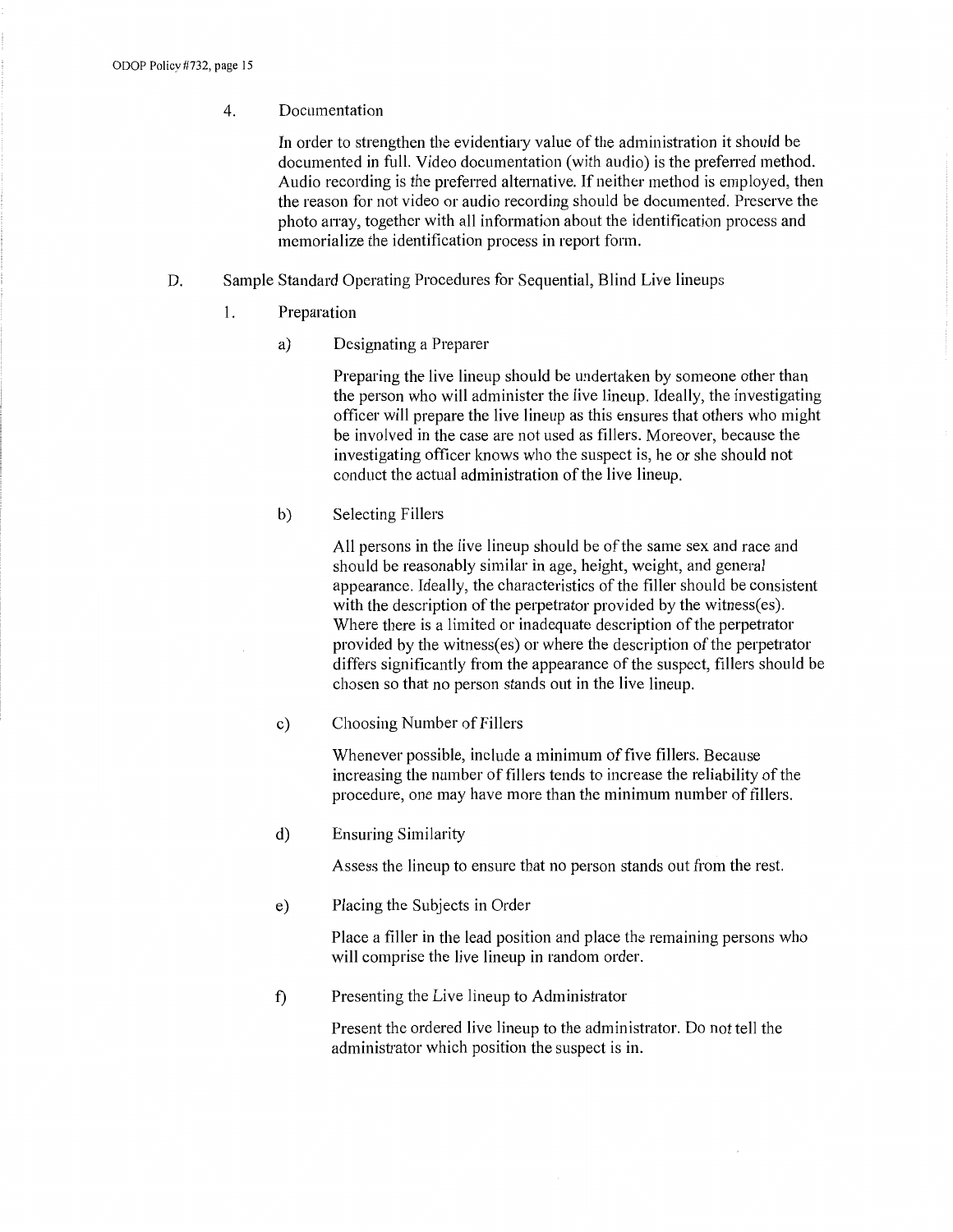#### 2. Administration

The administrator of the live lineup should be an independent participant who does not know the identity of the suspect and the witness should be informed of this. In a blind procedure, no one should be present who knows the suspect's identity. In some live lineups, exceptions must be made to allow for the presence of defense counsel. Once the live lineup commences, defense counsel's role is limited to that of observer.

a) Instruct Witness

Each witness should be instructed outside the presence of the other witnesses. The live lineup administrator should give the witness a written copy of the following witness certification statement and should read the instruction statement aloud at the beginning of each identification procedure:

*"111 a moment, I am going to show you a series of individuals. The person who committed the crime may or may not be included. I do not know whether the person being investigated is included. The investigation will continue whether or not you make an identification. Even* if *you identify someone during this procedure, I will continue to show you all individuals in the series. Keep in mind that facial features and other characteristics like hair styles, beards, and mustaches can be easily changed. You should not feel you have to make an identification. It is as important to us to exclude innocent persons as it is to identify the pe1petrator.* 

*The individuals will be shown to you one at a time. Take as much time as you need to look at each one. After each individual, I will ask you 'ls this the person you saw [Insert description of act]?' Take your time answering the question. If you answer 'Yes,' I will then ask you, "In your own words, can you describe !tow certain you are?" Because you are involved in an ongoing investigation, in order to prevent damaging the investigation, you should avoid discussing this identification procedure or its results.* 

*Do you understand the way the lineup procedure will be conducted and the other instructions I have given you?"* 

b) Document Consent to Participate

Witnesses should then be asked to read, sign and date a pre-prepared document containing the following paragraph.

I **have read these instructions, or they have been read to me, and** I **understand the instructions.** I **am prepared to view the individuals who will be presented to me, and** I **will follow the instructions provided on this form.** 

Note: Some witnesses may decline to sign. When a witness declines to sign, it is sufficient for the investigating officer to document that the witness was appropriately instructed.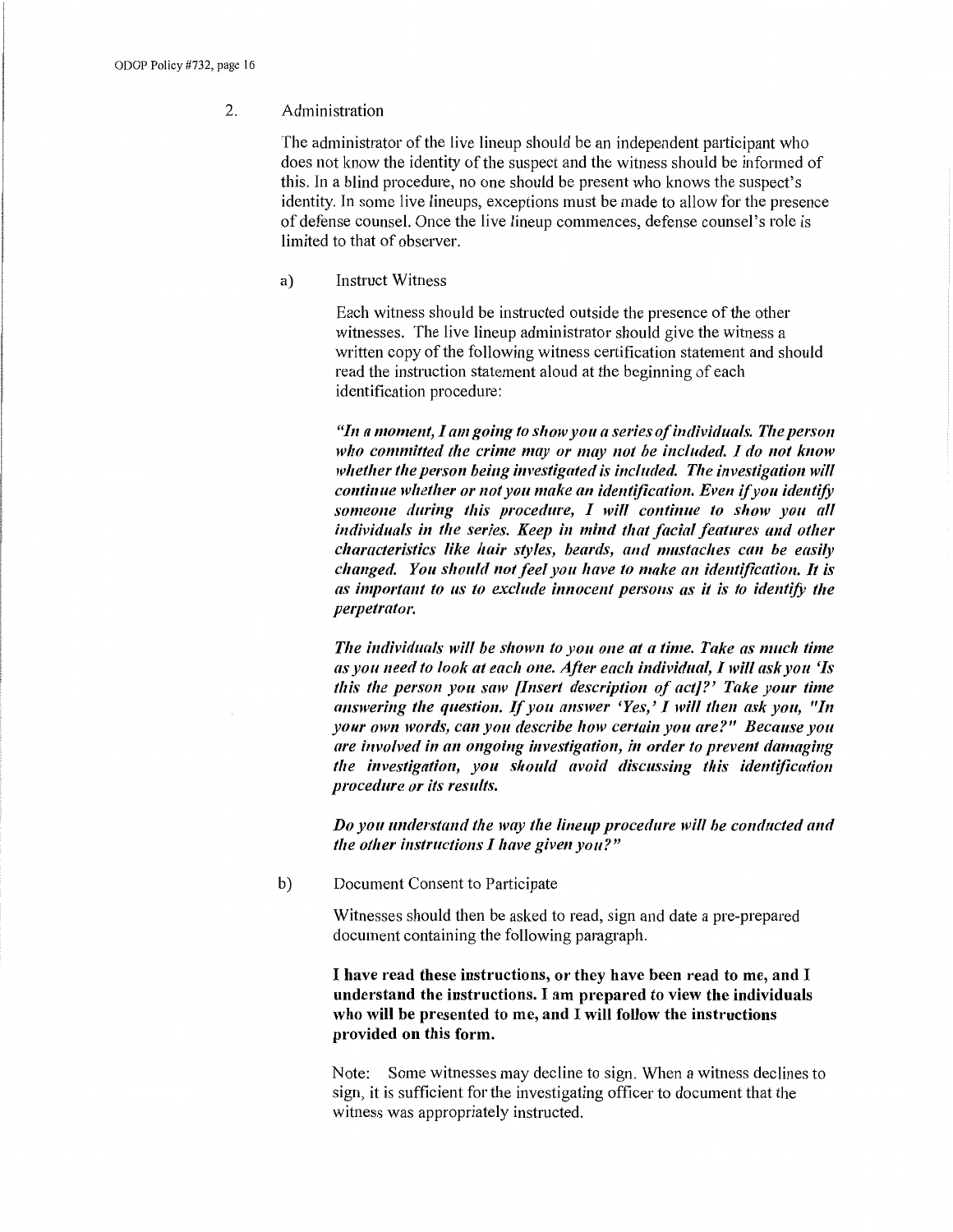#### c) Presentation of Subjects

Begin with all live lineup participants out of the view of the witness. Present each subject one at a time in the order presented to the administrator by the preparer. Present each individual to the witness separately, removing those previously shown from the field of view.

d) Question Witness

After each individual is shown, ask the witness: **"Is this the person you saw [insert description of act]?"** If the witness answers "Yes," ask the witness, **"In your own words, can you describe how certain you are?"** Document the witness's response using the witness's own words.

e) Document Witness's Responses

Document the witness's response using the witness' own words. Have the witness complete the appropriate section of the witness certification statement to reflect the outcome of the procedure.

f) Show Every Subject

Even if the witness makes an identification, show the witness the next subject until all subjects have been shown. If a witness asks why he or she must view the rest of the subjects despite already making an identification, simply tell the witness that to assure objectivity and reliability, the witness is required to view all of the subjects.

g) Consistency of Actions

Ensure that any identification actions (e.g., speaking, moving) are performed by all members of the live lineup.

#### h) Avoid Feedback During the Procedure

Do not give the witness any feedback regarding the individual selected or comment on the outcome of the identification procedure in any way. Be aware that witnesses may perceive such things as unintentional voice inflection or prolonged eye contact, in addition to off-hand words or phrases, as messages regarding their selection. A void casual comments such as "very good." Be polite but purposeful when you speak.

i) Additional Viewings

Only upon request of the witness, the witness may view the lineup again after the first live lineup has been completed. If the witness requests an additional viewing, the independent administrator should present the entire live lineup a second time. If this occurs, it must be documented. The live lineup administrator should never suggest additional viewing. It is recommended that the witness not be allowed to view the live lineup more than two times.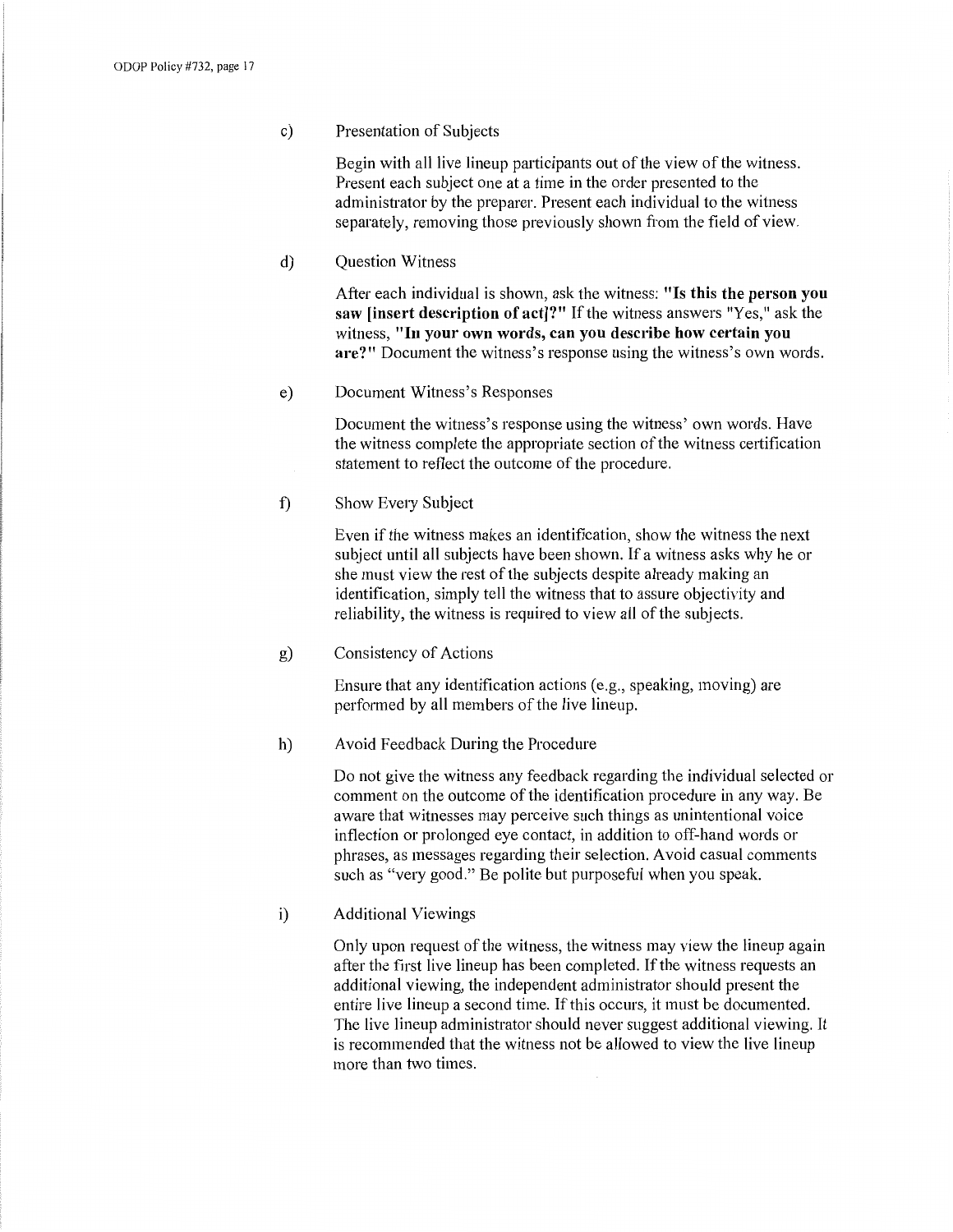j) Multiple Identification Procedures With Same Witness

A void multiple identification procedures in which the same witness views the same suspect more than once.

k) Multiple Identification Procedures With Different Witness

If there is a need to show the same suspect to a new witness, have the preparer change the order of the subjects in the lineup.

1) Multiple Suspects

When there are multiple suspects, a separate live lineup should be conducted for each suspect. There should not be more than one suspect per lineup.

m) Reuse of Fillers

When showing a different suspect to the same witness, do not reuse the same fillers from a previous lineup shown to that witness.

n) Contact Among Witnesses

To the extent possible, prevent witnesses from conferring with each other before, during, and after the live lineup procedure.

o) Contact between Witnesses, Suspects, and Fillers

Take precautions to ensure that witnesses do not encounter suspects or fillers at any time before or after the identification procedure.

p) Identification of Special Features

Only after an identification is made, should there be a follow-up interview regarding any relevant factors that support the identification, such as: special facial features, hair, marks, etc.

- 3. Special Procedures are Required for Illiterate Persons or Persons Who Possess Limited English Proficiency
	- a) Be Alert to People Who do not Speak English or Possess Limited English Proficiency

Given the diversity of communities, police officers may encounter persons who do not speak English or who possess limited English proficiency in the course of a criminal investigation. Where presented with this situation, officers should carefully consider the ethical and legal ramifications of how to handle the case when there is a language barrier.

b) Using an Interpreter

Unless the administrator speaks the victim's or witness' language fluently, an interpreter should be used for persons who do not speak English. The interpreter shall sign the Witness Certification Statement on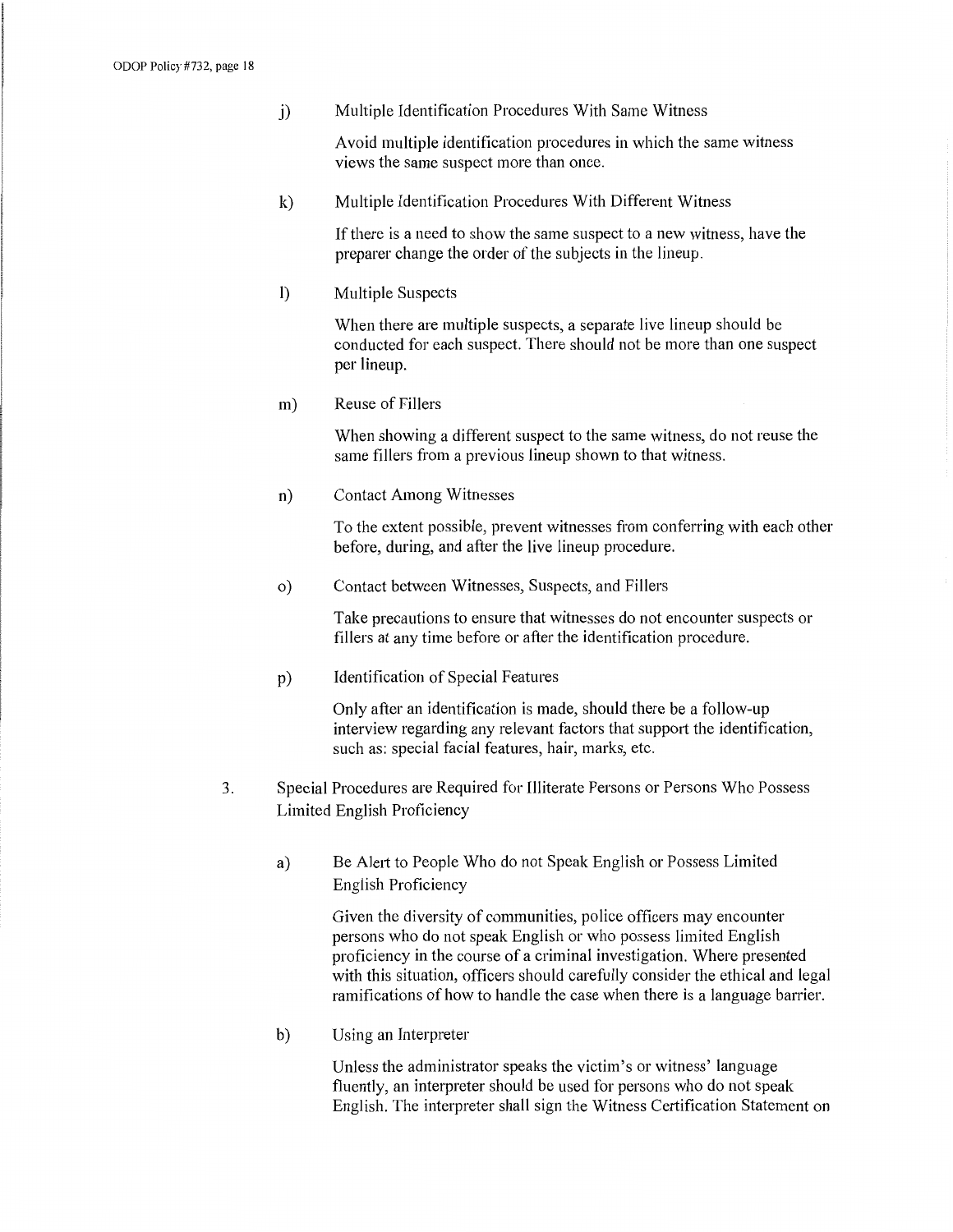obtaining consent of a non- English speaking person to assist in the eyewitness identification process. Law enforcement personnel should consider arranging for an interpreter if a person interviewed:

- (1) Is unable to communicate in English
- (2) Has a limited understanding of English
- (3) Is deaf, hearing impaired or speaking impaired
- ( 4) Is otherwise physically challenged to communicate in English
- c) Review and Explain Forms

If the person is unable to read or write, the administrator, in the presence of the witness, will give the explanation, read any fonns, and obtain consent and acknowledge the consent on the Witness Certification Statement, stating why the person was unable to sign the form.

4. Documentation

In order to strengthen the evidentiary value of the administration, it should be documented in full. Video documentation (with audio) is the preferred method. Audio recording is the preferred alternative. If neither method is employed, then the reason for not video or audio recording should be documented. A still photograph of each individual in the live lineup should be taken and details of all persons present during the live lineup should be documented. The entire process should be memorialized in report form.

E. Sample Standard Operating Procedures for Show-ups

Show-ups should be avoided whenever possible because of their suggestiveness. Photo arrays and live lineups are preferred. However, where circumstances require the prompt display of a suspect to a witness, the following procedures should be followed to minimize potential suggestiveness.

- 1. Preparation
	- a) Contact Among Witnesses

Separate witnesses and do not allow communication between them before or after conducting a show-up.

b) Document Witness' Description of Perpetrator

Document the witness's description of the perpetrator prior to conducting the show-up.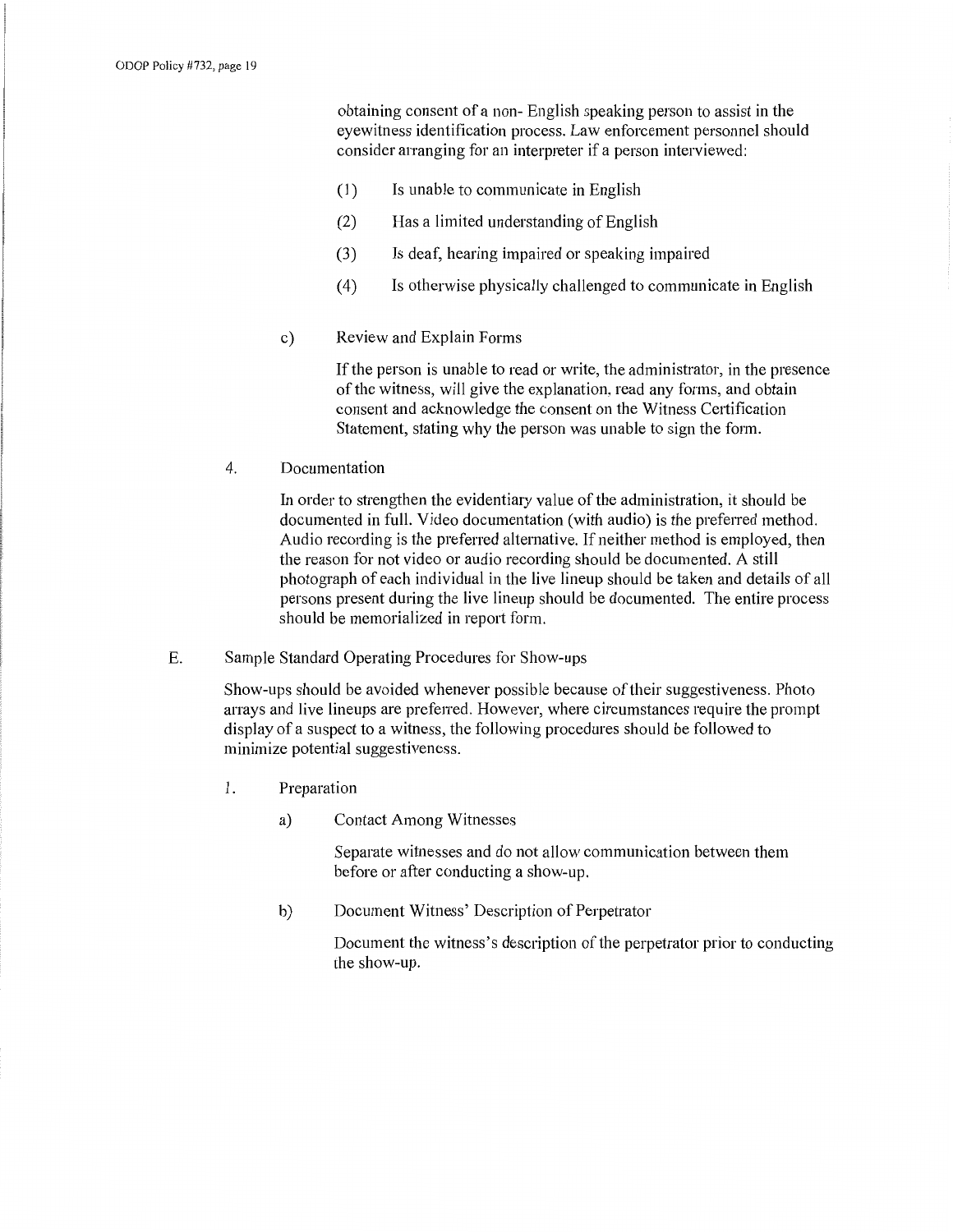c) Temporal and Spatial Proximity to the Offense

Use show-ups only where the suspect is detained within a reasonably short time frame following the offense and is found in relatively close proximity to the scene of the offense. Although this is dependent on the individual circumstances of each case, courts have generally held that a two-hour time lapse is acceptable.

d) Transport Witness to Suspect

Transport the witness to the location of the suspect whenever practical, rather than bringing the suspect to the witness. The suspect may be taken to a location where the witness can view the suspect for possible identification.

e) Do Not Return Suspect to Crime Scene

Suspects should not be taken to the scene of the crime.

f) Disclosure of Location of Witness's Home

Consider carefully whether to take the suspect to the witness' or victim's home.

g) A void Appearance of Guilt

Do not conduct show-ups when the suspect is in a patrol car, handcuffed, or physically restrained by police officers unless such protective measures are necessary to ensure safety.

h) Minimize Reliance on Show-ups

If one witness identifies the suspect, it is strongly recommended that a photo array or a live lineup be used with any remaining witnesses.

- 2. Administration
	- a) Instruct Witness

Each witness should be instructed outside the presence of the other witnesses. The show-up administrator should give the witness a written copy of the following witness certification statement and should read the instruction statement aloud at the beginning of the show-up identification procedure:

*"In a moment, I am going to show you a person who may or may not be the person who committed the crime. You should not feel you have to make an identification. It is as important to us to exclude innocent persons as it is to identify the perpetrator. The investigation will continue whether or not you make an identification. Because you are involved in an ongoing investigation, in order to prevent damaging the investigation, you should avoid discussing this identification procedure or its results. Do you understand the procedure and the instructions I have given you?*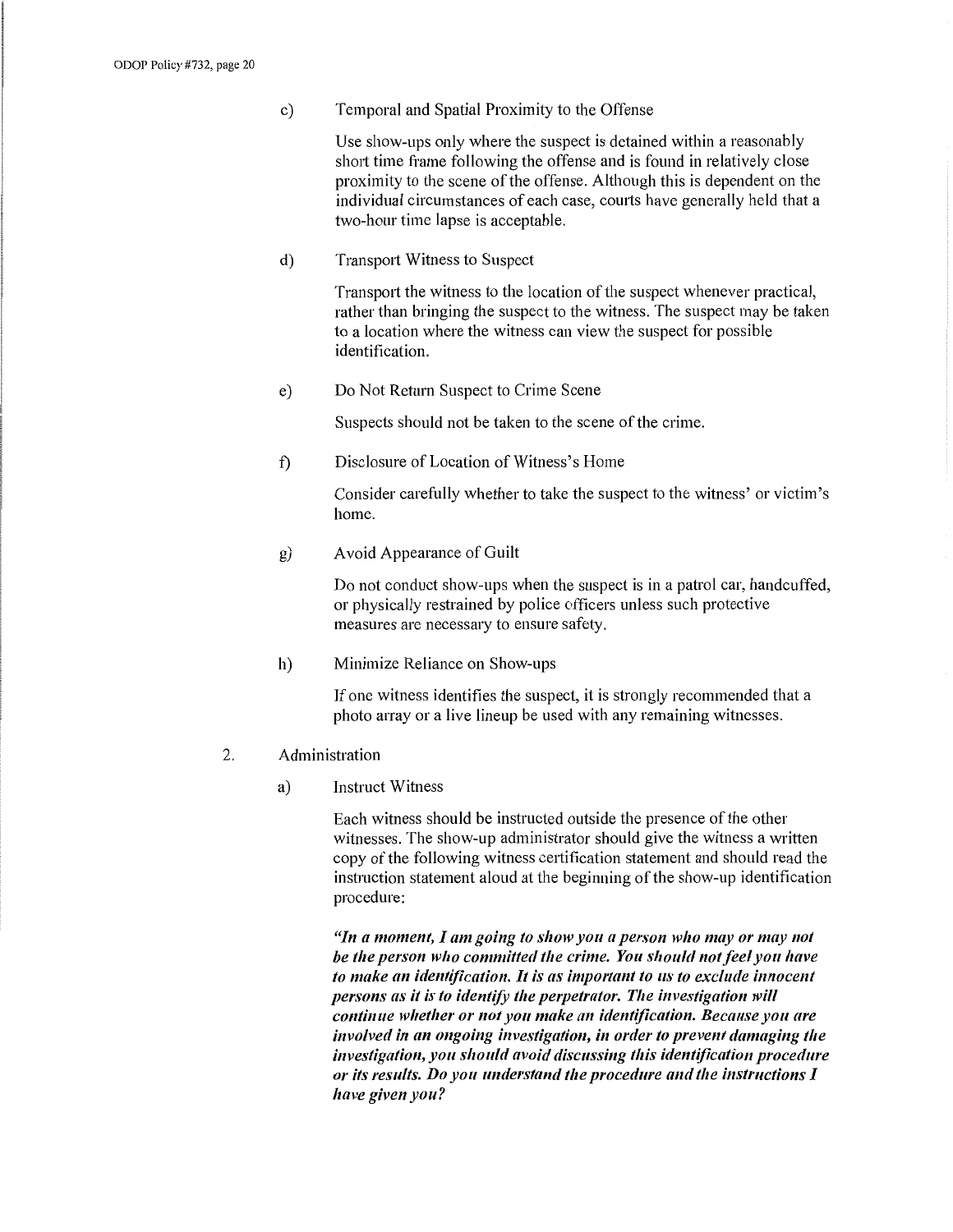b) Presentation of Suspect and Questioning of Witness

Present the suspect to the witness and ask the witness whether the person they are looking at is the person he/she saw commit the crime. If the witness answers "Yes," ask the witness to describe, in their own words, how certain they are.

c) Document Witness's Response

Document the witness's response using the witness's own words.

d) Multiple Identification Procedures With Same Witness

Avoid multiple identification procedures in which the same witness views the same suspect more than once.

e) A void Requirement of Performance by the Suspect

Do not require show-up suspects to put on clothing worn by, speak words uttered by, or perform other actions of the perpetrator.

f) Avoid Conduct Suggestive of the Suspect's Guilt

Officers should avoid words or conduct that may suggest to the witness that the individual is or may be the perpetrator.

g) Contact Among Witnesses

Remind the witness not to talk about the show-up to other witnesses until police or prosecutors deem it permissible.

- 3. Special Procedures are Required for Illiterate Persons or Persons Who Possess Limited English Proficiency
	- a) Be Alert to People Who do not Speak English or Possess Limited English Proficiency

Given the diversity of communities, police officers may encounter persons who do not speak English or who possess limited English proficiency in the course of a criminal investigation. Where presented with this situation, officers should carefully consider the ethical and legal ramifications of how to handle the case when there is a language barrier.

b) Using an Interpreter

 $\bar{z}$ 

Unless the show-up administrator speaks the victim's or witness' language fluently, an interpreter should be used for persons who do not speak English. Law enforcement personnel should consider arranging for an interpreter if a person interviewed: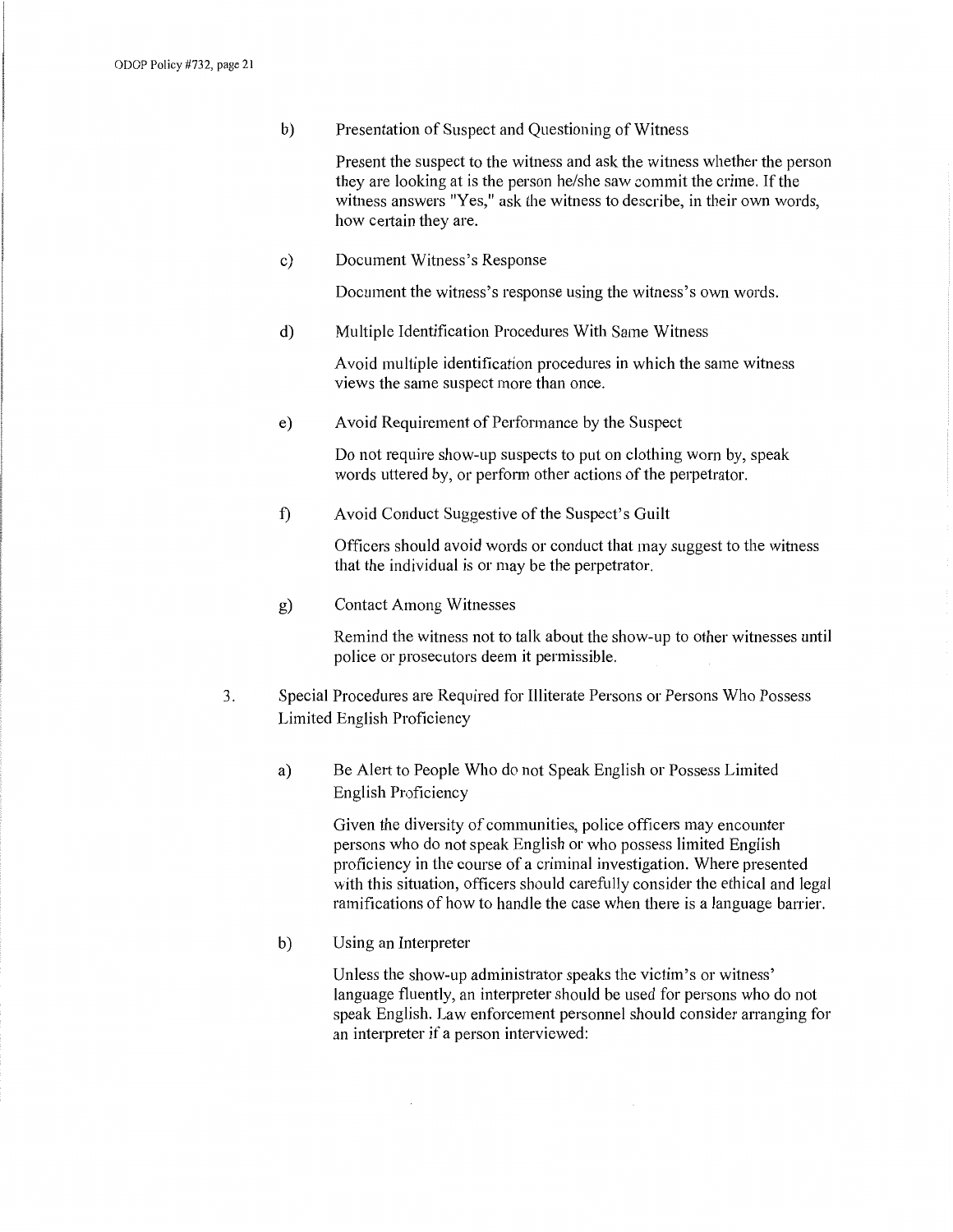- (I) Is unable to communicate in English
- (2) Has a limited understanding of English
- (3) Is deaf, hearing impaired, or speaking impaired
- ( 4) Is otherwise physically challenged to communicate in English
- 4. Documentation

In order to strengthen the evidentiary value of the administration it should be documented in full including the time, date, and location of the procedure, identities of persons present, and the outcome of the procedure. Video documentation (with audio) is the preferred method. Audio recording is the preferred alternative. If neither method is employed, then the reason for not video or audio recording should be documented. The entire identification process should be memorialized in report form.

Michael J. Heidingsfield Director of Police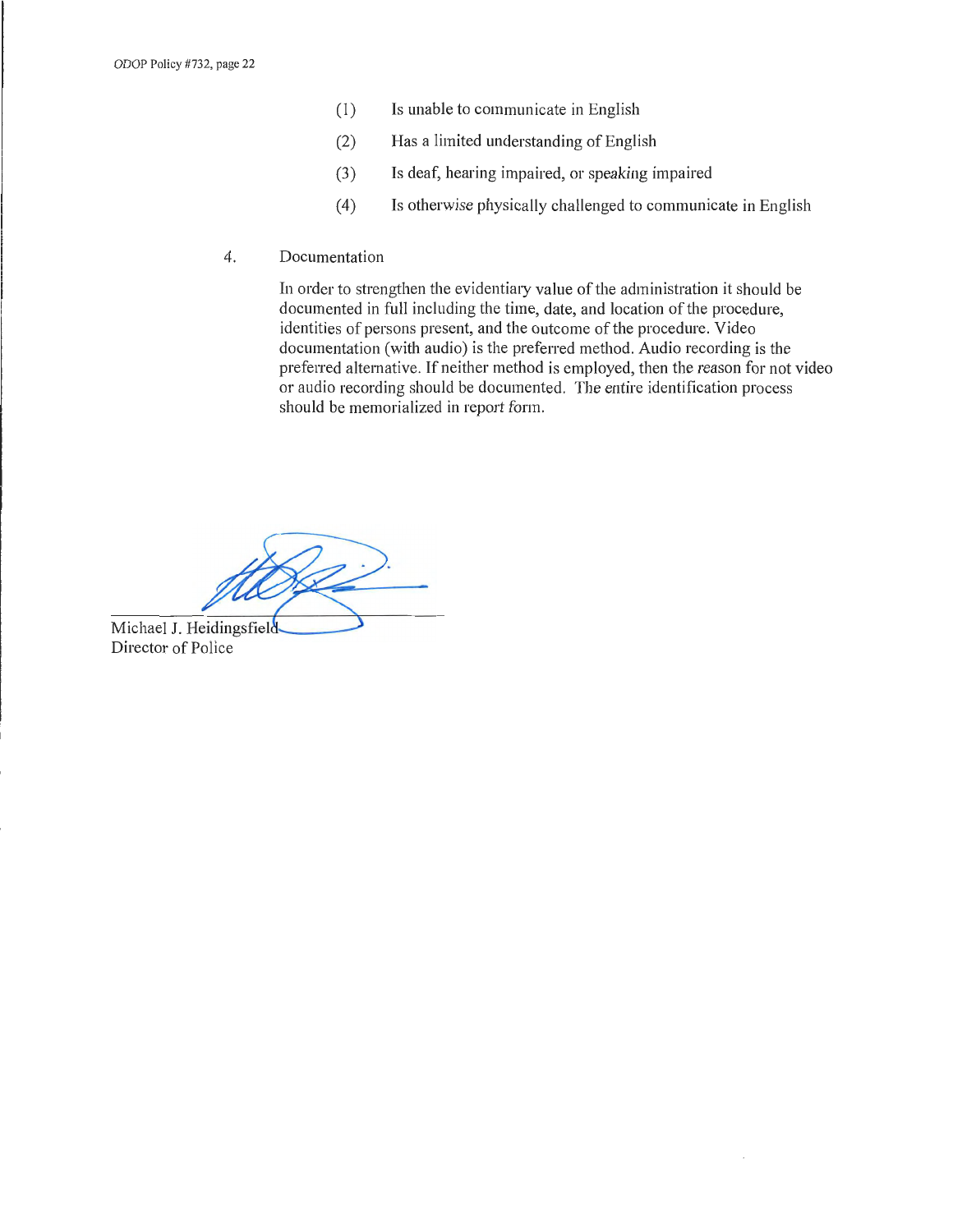## Changes/Amendments Since Last Publication

Addition of language to Section II requiring completion of CCP mandated training for any peace officer performing the task of eyewitness identification. May 8, 2019

Addition of language to Paragraph I to require that his policy shall be reviewed annually and modified as appropriate. September 1, 2014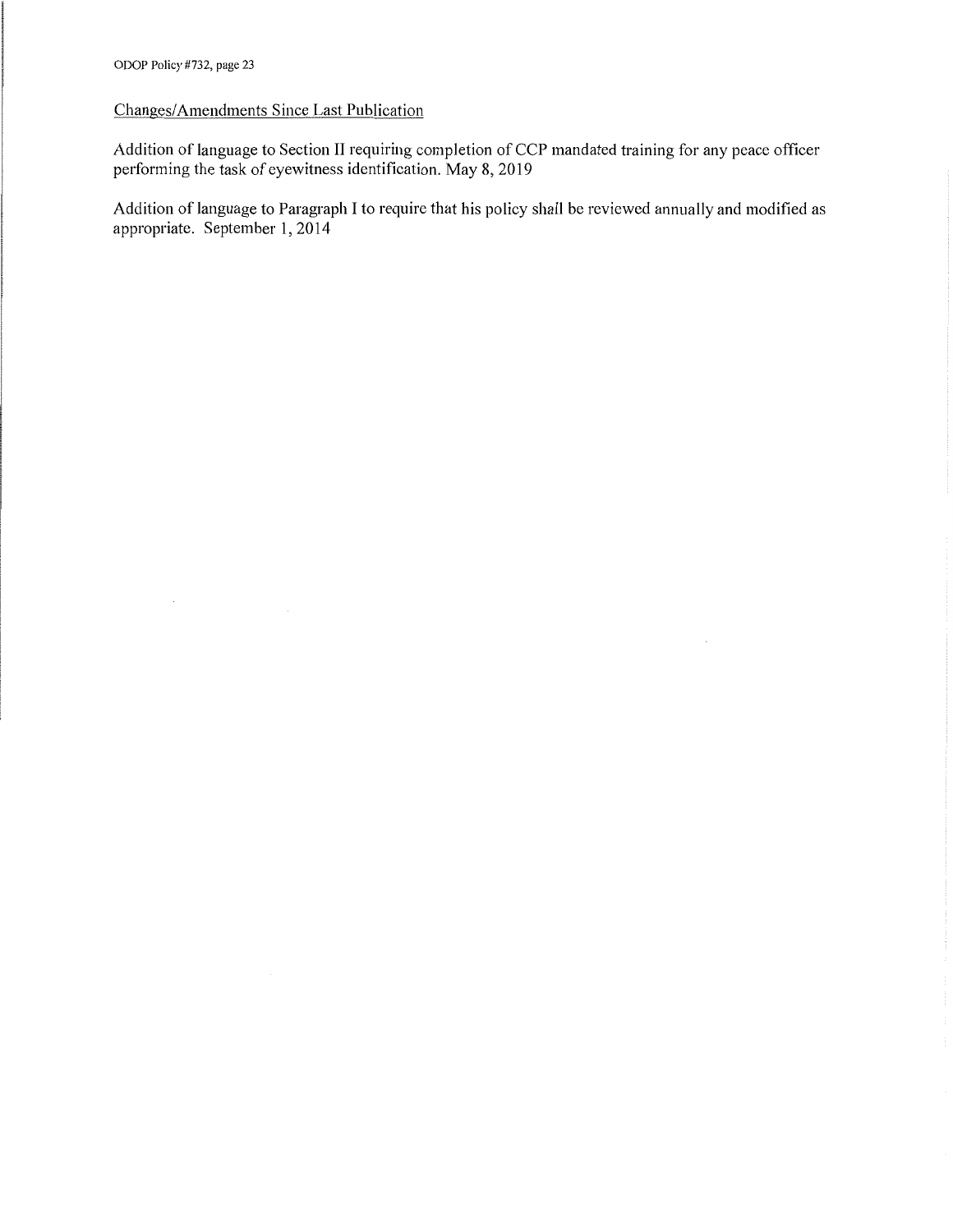# **UNIVERSITY OF TEXAS SYSTEM POLICE**

Model Photo Array Line-up *Instructions to Witness* Form

| Case Number:                                 | Date of Offense:                                                                                                                                                                                                                    | Offense:                                                                                                                                                                                                                                                                                                                                                                                                                                                                                                                                                                                                                                                                                                                                       |
|----------------------------------------------|-------------------------------------------------------------------------------------------------------------------------------------------------------------------------------------------------------------------------------------|------------------------------------------------------------------------------------------------------------------------------------------------------------------------------------------------------------------------------------------------------------------------------------------------------------------------------------------------------------------------------------------------------------------------------------------------------------------------------------------------------------------------------------------------------------------------------------------------------------------------------------------------------------------------------------------------------------------------------------------------|
| Time, date and place of photo array Line-up: |                                                                                                                                                                                                                                     |                                                                                                                                                                                                                                                                                                                                                                                                                                                                                                                                                                                                                                                                                                                                                |
|                                              | Read the following instructions to the witness prior to presenting the photo array:                                                                                                                                                 |                                                                                                                                                                                                                                                                                                                                                                                                                                                                                                                                                                                                                                                                                                                                                |
|                                              | series. Individuals present in the series may not appear exactly as they did on the date of the incident, because<br>features such as head hair and facial hair are subject to change. You should not feel that you have to make an | "You will be asked to view a series of photos. I don't know whether the person being investigated is included in this<br>identification. It is just as important to clear innocent persons from suspicion as to identify the guilty parties. If you<br>do identify someone, I will ask you to describe in your own words how certain you are. The photos will be shown to<br>you one at a time and are not in any particular order. Take as much time as you need to examine each photo. If you<br>make identification, I will continue to show you the remaining photos in the series. Regardless of whether you make<br>identification, we will continue to investigate the incident. Since this is an ongoing investigation, you should not |

*discuss the identification procedures or results".* 

|                                                                                               | I certify that the above instructions have been read to me                |  |  |
|-----------------------------------------------------------------------------------------------|---------------------------------------------------------------------------|--|--|
|                                                                                               |                                                                           |  |  |
|                                                                                               |                                                                           |  |  |
|                                                                                               | I certify that I have translated and read the instructions to the witness |  |  |
|                                                                                               |                                                                           |  |  |
|                                                                                               | Signed: Line-up Administrator                                             |  |  |
|                                                                                               | Initials:<br>I have picked photo number:                                  |  |  |
|                                                                                               | Initials:<br>I did not pick anyone from the photo array                   |  |  |
|                                                                                               | Witness confidence statement:                                             |  |  |
| The photo that was picked from the photo array by the above-named witness has been identified |                                                                           |  |  |
| As:                                                                                           | DOB:                                                                      |  |  |

| ________ |  |  |
|----------|--|--|
|          |  |  |

Signed: Line-up administrator: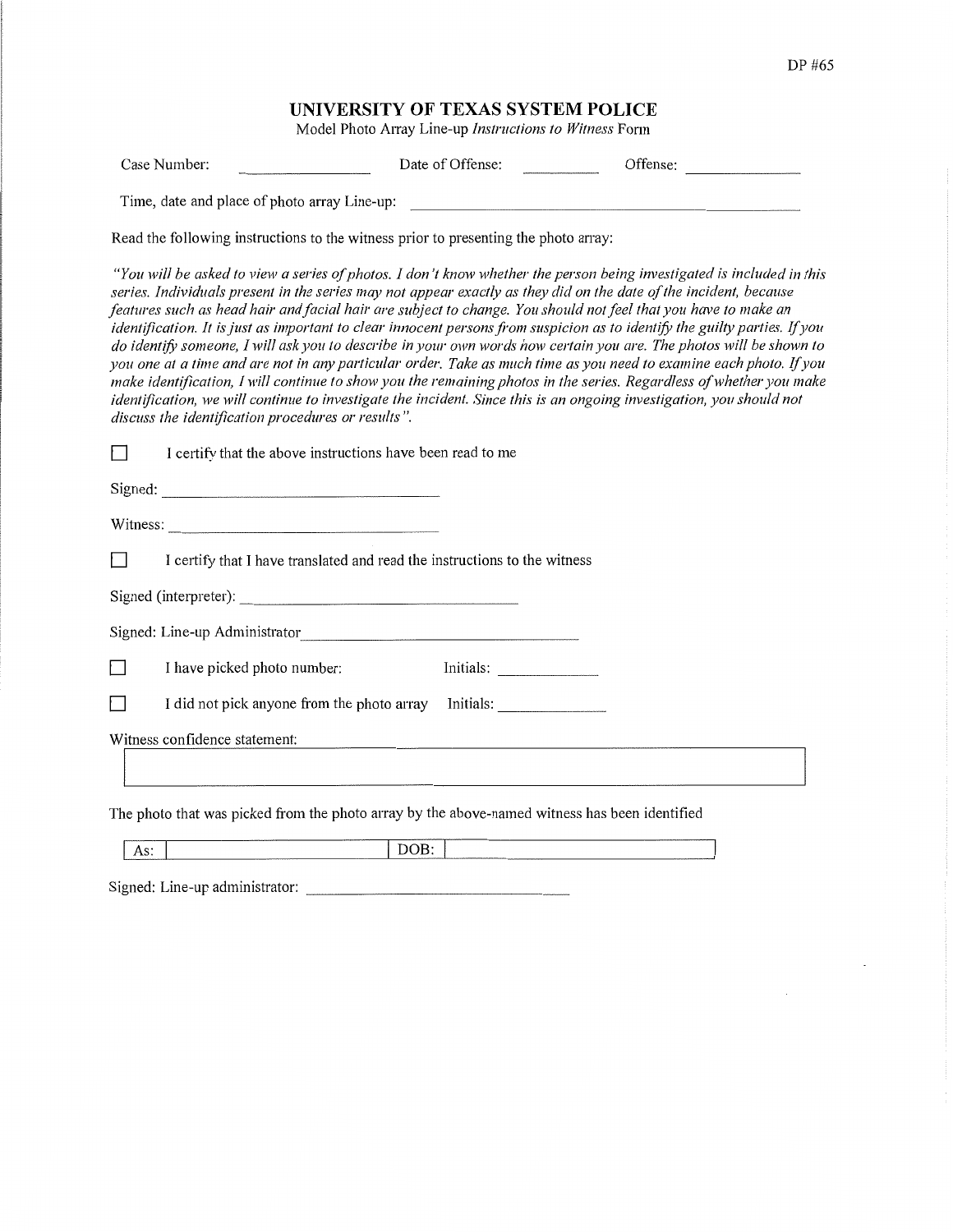# **UNIVERSITY OF TEXAS SYSTEM POLICE**

Model Live Line-up *Instructions to Witness* Form

| Case Number:                                 | Date of Offense: | Offense: |
|----------------------------------------------|------------------|----------|
| Time, date and place of photo array Line-up: |                  |          |

Read the following instructions to the witness prior to administering the live line-up:

*"You will be asked to view a series of people one at a time. Please look at all of them. I am required to show you the*  entire series. They are in random order. Please make a decision about each person before moving on to the next *one. The person who committed the crime may or may not be one of the people you are about to view. You should remember that it is just as important to clear innocent persons from suspicion as to identify the guilty. As the* administrator I do not know whether any of the people were involved in the crime. The individuals you view may not *appear exactly as they did on the date of the crime because features such as head and facial hair are subject to change. Regardless of whether or not you select a person, the crime will continue to be investigated* If *you select a person you will be asked to state, in your own words, how certain you are of the identification.* If *you select a person, please do not ask questions about the person you have selected, as no information can be shared with you at this stage of the investigation. Regardless of whether you select a person, please do not discuss the procedure with any other witnesses in the case. Do you have any questions before we begin?"* 

**Witness question(s) and responses:** 

| I certify that the above instructions have been read to me                                      |                                                                                                 |
|-------------------------------------------------------------------------------------------------|-------------------------------------------------------------------------------------------------|
| Signed:                                                                                         |                                                                                                 |
|                                                                                                 |                                                                                                 |
| I certify that I have translated and read the instructions to the witness                       |                                                                                                 |
| Date:                                                                                           | Time:                                                                                           |
|                                                                                                 |                                                                                                 |
| I have picked person number: ______<br>Initials:                                                |                                                                                                 |
| I did not pick anyone from the live line-up Initials:                                           |                                                                                                 |
|                                                                                                 |                                                                                                 |
|                                                                                                 |                                                                                                 |
| The person that was picked from the live line-up by the above-named witness has been identified |                                                                                                 |
|                                                                                                 |                                                                                                 |
|                                                                                                 | the contract of the contract of the contract of the contract of the contract of the contract of |